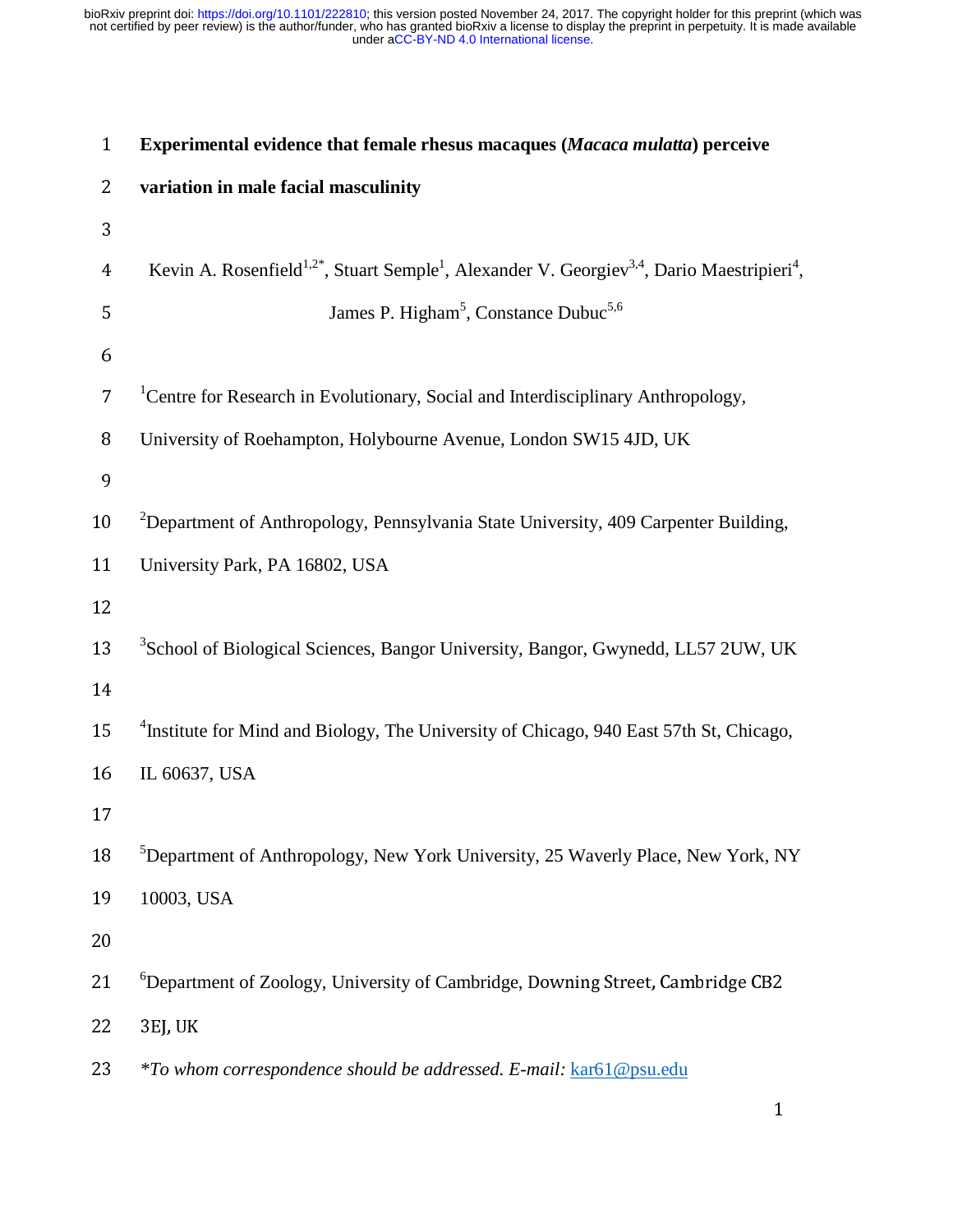#### <sup>24</sup>**Abstract**

<sup>25</sup>Among many primate species, face shape is sexually dimorphic, and male facial 26 masculinity has been proposed to influence female mate choice and male-male 27 competition. However, whether conspecifics pay attention to facial masculinity has only <sup>28</sup>been assessed in humans. In a study of free-ranging rhesus macaques, *Macaca mulatta*, 29 we used a two-alternative look-time experiment to test whether females perceive male 30 facial masculinity. We presented 107 females with pairs of images of male faces – one 31 with a more masculine shape and one more feminine – and recorded their looking 32 behaviour. Females looked at the masculine face longer than at the feminine face in more 33 trials than predicted by chance. Although there was no overall difference in average look-34 time between masculine and feminine faces across all trials, females looked significantly <sup>35</sup>longer at masculine faces in a subset of trials for which the within-pair difference in <sup>36</sup>masculinity was most pronounced. Additionally, the proportion of time subjects looked 37 toward the masculine face increased as the within-pair difference in masculinity 38 increased. This study provides evidence that female macaques perceive variation in male 39 facial shape, a necessary condition for intersexual selection to operate on such a trait. It 40 also highlights the potential impact of perceptual thresholds on look-time experiments.

41

## <sup>42</sup>**Keywords**

43 Sexual dimorphism, mate choice, facial masculinity, look-time experiment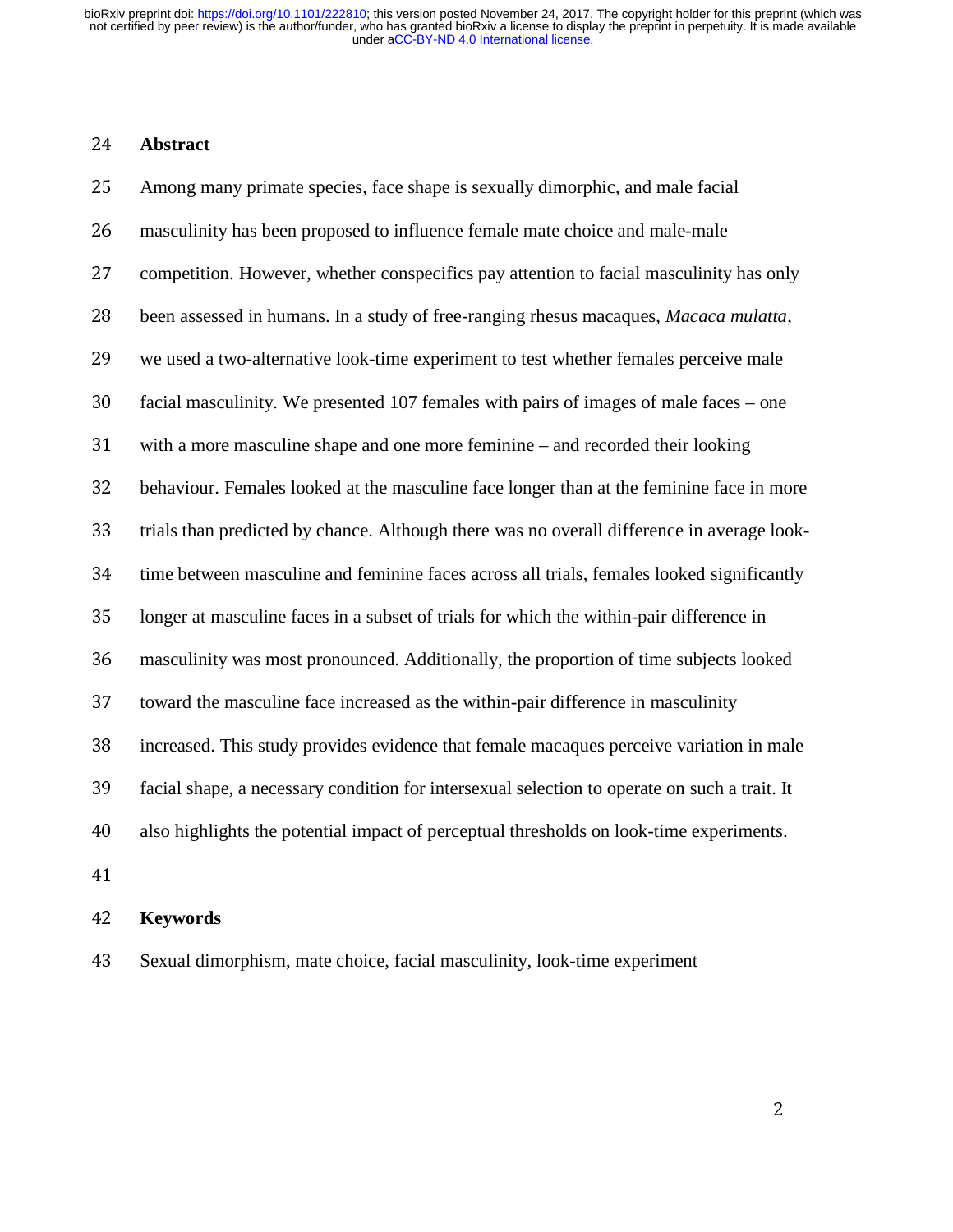## **Introduction**

| 45 | Sexual selection can shape the evolution of male secondary sex characters through the       |  |  |  |  |  |  |  |  |
|----|---------------------------------------------------------------------------------------------|--|--|--|--|--|--|--|--|
| 46 | processes of intra- or intersexual selection, commonly associated with male-male contest    |  |  |  |  |  |  |  |  |
| 47 | competition and female mate choice, respectively [1]. Although intra-sexual and             |  |  |  |  |  |  |  |  |
| 48 | intersexual selection were initially believed to be independent evolutionary processes [1], |  |  |  |  |  |  |  |  |
| 49 | a growing body of evidence now indicates that traits initially shaped by intrasexual        |  |  |  |  |  |  |  |  |
| 50 | selection - such as badges of dominance status, agonistic displays, large body size and     |  |  |  |  |  |  |  |  |
| 51 | weapons - can sometimes be used secondarily by females as cues or signals of male           |  |  |  |  |  |  |  |  |
| 52 | physical strength and competitive ability, allowing them to select optimal mating partners  |  |  |  |  |  |  |  |  |
| 53 | or avoid coercive males [2-4]. As long as inter-male variation in such traits can be        |  |  |  |  |  |  |  |  |
| 54 | perceived, females might be able to use them in their mating decisions.                     |  |  |  |  |  |  |  |  |
| 55 | In humans, there is good evidence that facial masculinity is associated with male-          |  |  |  |  |  |  |  |  |
| 56 | male competition: facial masculinity has been found to be positively associated with        |  |  |  |  |  |  |  |  |
| 57 | physical strength [5], testosterone levels [6,7], social dominance [5,8], aggressiveness    |  |  |  |  |  |  |  |  |
| 58 | [9,10], and unethical behaviour (propensity to deceive in negotiation and cheat to          |  |  |  |  |  |  |  |  |
| 59 | increase financial gain) [11]. There is also indirect evidence that facial masculinity      |  |  |  |  |  |  |  |  |
| 60 | predicts fitness, being negatively associated with the probability of dying from contact    |  |  |  |  |  |  |  |  |
| 61 | aggression [12] and positively associated with number of short-term mating partners [13].   |  |  |  |  |  |  |  |  |
| 62 | Sexually dimorphic face shape is not merely a result of ontogenetic scaling [14],           |  |  |  |  |  |  |  |  |
| 63 | suggesting that it may have been under selection independently of body size. Variation in   |  |  |  |  |  |  |  |  |
| 64 | facial masculinity is perceived by the human sensory system: it can be used to assess       |  |  |  |  |  |  |  |  |
| 65 | competitive ability [5,8] and more masculine faces appear to be more attractive to          |  |  |  |  |  |  |  |  |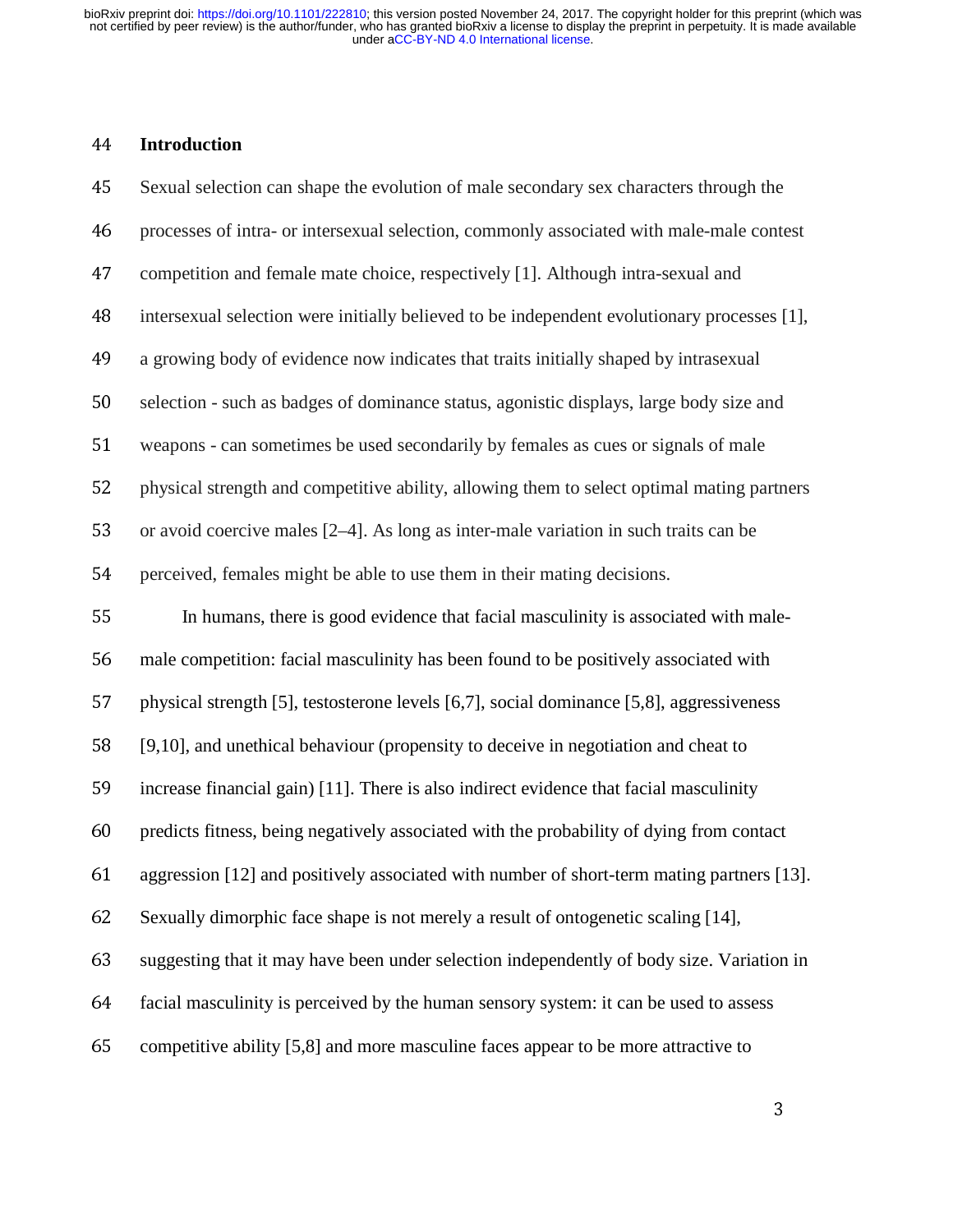66 women, at least during the fertile phase of the menstrual cycle [8,10, but see 19].

<sup>67</sup>Together, this suggests that in humans, facial masculinity is a under either intra- or

68 intersexual selection, or both.

69 Prior research has shown that monkeys, like humans, pay great attention to 70 conspecifics' faces [17–19]. Facial shape is sexually dimorphic in many primate species <sup>71</sup>(e.g. collared mangabeys, *Cercocebus torquatus*: [20]; rhesus macaques, *Macaca*  <sup>72</sup>*mulatta*: [21]; tufted capuchins, *Sapajus apella*: [22,23]; papionins: [24]), and, as in 73 humans, this is not just a consequence of sexual dimorphism in body size [24]. There is 74 evidence that male facial masculinity plays a role in male-male contest competition in 75 tufted capuchins, *Sapajus apella*: in this species, there is a positive association between 76 male facial masculinity (facial width-to height ratio) and both dominance rank [22] and 77 assertiveness [22,25]. Finally, facial masculinity may be associated with greater bite 78 strength in male primates [14]. While there is evidence that other facial features are 79 perceived and used for individual recognition and social decision-making in primates 80 [25–27], whether inter-individual variation in facial masculinity is perceived by, and is 81 salient to conspecifics is unknown.

82 In this study, we used an experimental approach to investigate whether free-83 ranging female rhesus macaques perceive variation in male facial masculinity. In this 84 species, sexual dimorphism in facial features [21] may be associated with bite strength <sup>85</sup>[14]; under the assumption that bite strength is associated with success in contest 86 competition and may reflect overall body strength, facial masculinity thus may serve as a 87 cue of male quality to females. Therefore, we hypothesized that females show a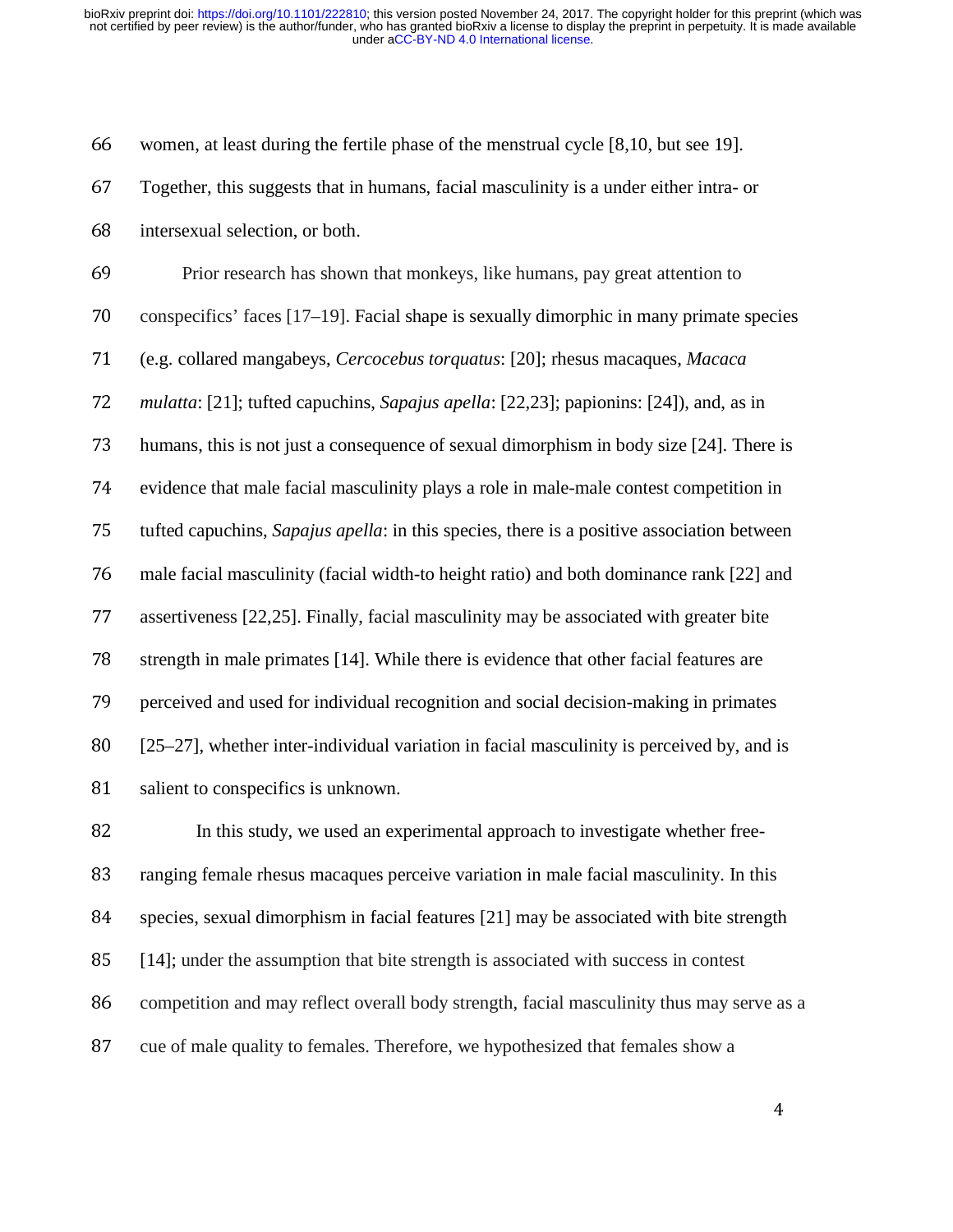| 88 | preference for more masculine male faces. To test this hypothesis, we presented adult        |
|----|----------------------------------------------------------------------------------------------|
| 89 | females with pairs of photographs of faces of adult males, whose facial masculinity we       |
| 90 | quantified, in order to test two predictions: (1) females will have a higher overall looking |
| 91 | time towards the more masculine male face of the pair, and $(2)$ the proportion of time      |
| 92 | spent looking at the more masculine face will be positively related to the difference in     |
| 93 | masculinity between the two faces presented.                                                 |
| 94 |                                                                                              |
|    |                                                                                              |

### <sup>96</sup>*Study population*

<sup>97</sup>We studied rhesus macaques on Cayo Santiago, a 15.2-hectare island 1 km off the eastern 98 coast of Puerto Rico, managed by the Caribbean Primate Research Centre (CPRC) of the 99 University of Puerto Rico. The population of ca. 1,300 - 1,400 macaques living on the 100 island at the time of the study is descended from a group of 409 individuals brought from 101 India in 1938 [29]. Animals are individually recognizable, with tattoos providing a 102 unique ID and ear notches given when they are yearlings. Dates of birth of all animals are 103 available from long-term records.

104

#### <sup>105</sup>*Facial sexual dimorphism measurement*

106 To quantify sexual dimorphism in face shape, we measured facial images of male 107 (N=69) and female (N=27) rhesus macaques, collected during the 2012 and 2013 mating 108 season following a previously described method [30]. Multiple images of males were 109 captured in RAW format from  $1-3$  m away from subjects using a calibrated Canon EOS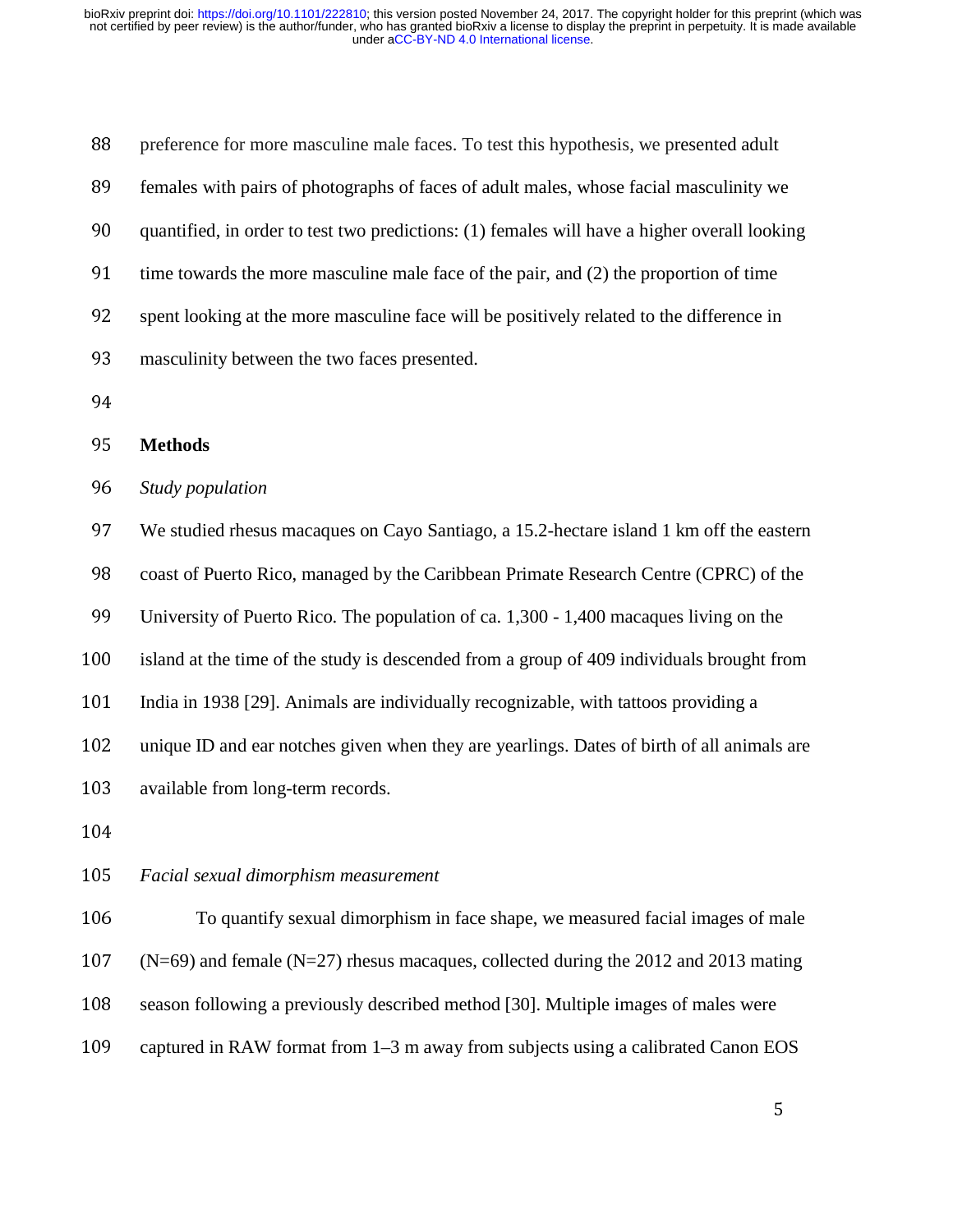| 110 | Rebel T2i camera with an 18-megapixel CMOS APS sensor and an EF-S 55-250 mm                 |  |  |  |  |  |  |  |
|-----|---------------------------------------------------------------------------------------------|--|--|--|--|--|--|--|
| 111 | f/4–5.6 IS lens. In order to obtain an image of the male looking straight at the camera, we |  |  |  |  |  |  |  |
| 112 | placed a red plastic apple immediately above the camera lens to attract their attention,    |  |  |  |  |  |  |  |
| 113 | and collected several images in a row using the burst function, enabling us to select the   |  |  |  |  |  |  |  |
| 114 | most forward-facing image from the series. Immediately after the capture of an image,       |  |  |  |  |  |  |  |
| 115 | we took a photograph of a colour standard (X-rite ColourChecker passport) placed in the     |  |  |  |  |  |  |  |
| 116 | same location and photographed under the same lighting as the subjects (i.e., the           |  |  |  |  |  |  |  |
| 117 | "sequential method": Higham 2006; Bergman and Beehner 2008; Dubuc et al. 2009;              |  |  |  |  |  |  |  |
| 118 | Stevens et al. 2009; Higham et al. 2013).                                                   |  |  |  |  |  |  |  |
| 119 | For analysis, we chose only images of fully adult males (median age $= 9$ years;            |  |  |  |  |  |  |  |
| 120 | range = $8-16$ years; N=69) and females (median age = 9 years; range = $8-14$ years; N=27)  |  |  |  |  |  |  |  |
| 121 | looking directly towards the camera. For each image, we digitally measured the sizes of     |  |  |  |  |  |  |  |
| 122 | eight facial features in GIMP 2013, depicted in Fig. 1, and scaled the length of each       |  |  |  |  |  |  |  |
| 123 | feature by dividing it by head height (hereafter, relative size). We then compared male     |  |  |  |  |  |  |  |
| 124 | and female relative feature sizes using either Mann-Whitney U or independent samples t-     |  |  |  |  |  |  |  |
| 125 | tests, depending on normality of the data distribution (See Table 1). The relative sizes of |  |  |  |  |  |  |  |
| 126 | five features (lower face height, jaw width, temporalis height, jaw height, nose length)    |  |  |  |  |  |  |  |
| 127 | were larger in male faces while, two features (interpupil distance, face width) did not     |  |  |  |  |  |  |  |
| 128 | differ significantly between the sexes, and one feature (eye height) was significantly      |  |  |  |  |  |  |  |
| 129 | larger in female faces. We then ran a multiple linear regression model with each facial     |  |  |  |  |  |  |  |
| 130 | feature as a predictor variable and sex as the independent variable. We saved the           |  |  |  |  |  |  |  |
| 131 | unstandardised predicted variables for use as facial masculinity scores for each male and   |  |  |  |  |  |  |  |
|     |                                                                                             |  |  |  |  |  |  |  |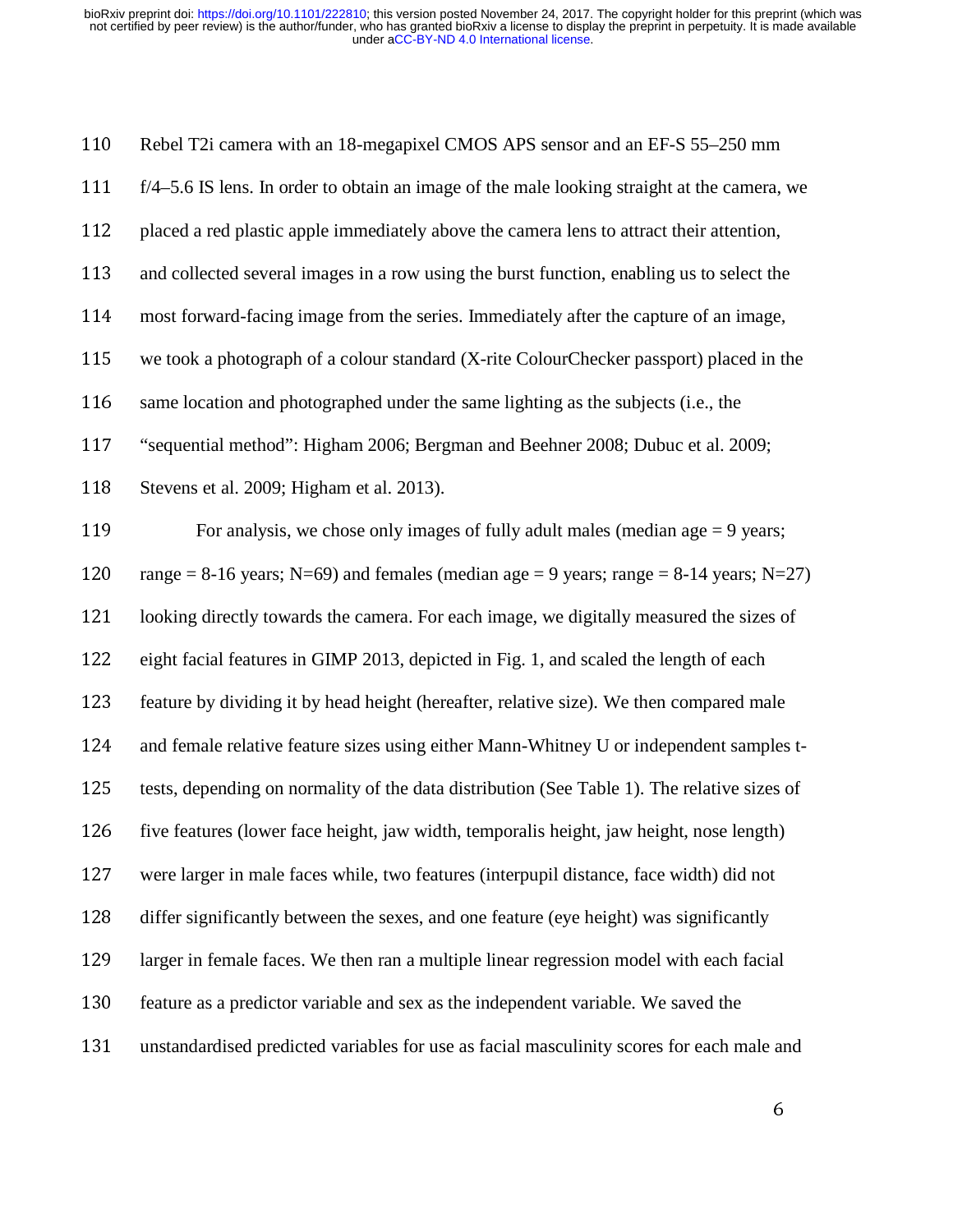| 132 | female image. The derived male (mean $\pm$ SE = 1.91 $\pm$ 0.026) and female (mean $\pm$ SE             |
|-----|---------------------------------------------------------------------------------------------------------|
| 133 | $=1.22 \pm 0.039$ ) facial masculinity scores differed significantly (Mann-Whitney U = 10.0,            |
| 134 | $P < 0.001$ ).                                                                                          |
| 135 |                                                                                                         |
| 136 | -----------------------------------Insert Figure 1 approximately here---------------------------------  |
| 137 |                                                                                                         |
| 138 | ------------------------------------Insert Table 1 approximately here---------------------------------- |
| 139 |                                                                                                         |
| 140 | Stimulus preparation                                                                                    |
| 141 | Using the masculinity scores described above, we selected as stimuli in experimental                    |
| 142 | trials the 10 most masculine and 10 most feminine facial images (hereafter masculine                    |
| 143 | images and feminine images, respectively) that did not contain any distracting elements,                |
| 144 | such as wounds, discolouration of the facial skin or hair, other monkeys, or food.                      |
| 145 | We printed stimuli onto matte photo paper (Staples Photo Supreme) using a colour-                       |
| 146 | calibrated printer (Canon Pixma Pro 100), and measured the printed face colour using a                  |
| 147 | Xrite ColourMunki spectrophotometer (see [26]). Pictures were printed on letter format                  |
| 148 | paper (21.5 cm $\times$ 28.9 cm), with printed images of a dimension of 18.5 cm $\times$ 18.5 cm, in    |
| 149 | such a way that face length was 17 cm.                                                                  |
| 150 |                                                                                                         |
| 151 | Experimental design                                                                                     |
| 152 | To test for female preference for male facial masculinity, we used a look-time paradigm                 |
| 153 | [31] which has been used successfully to test interest towards other facial features in this            |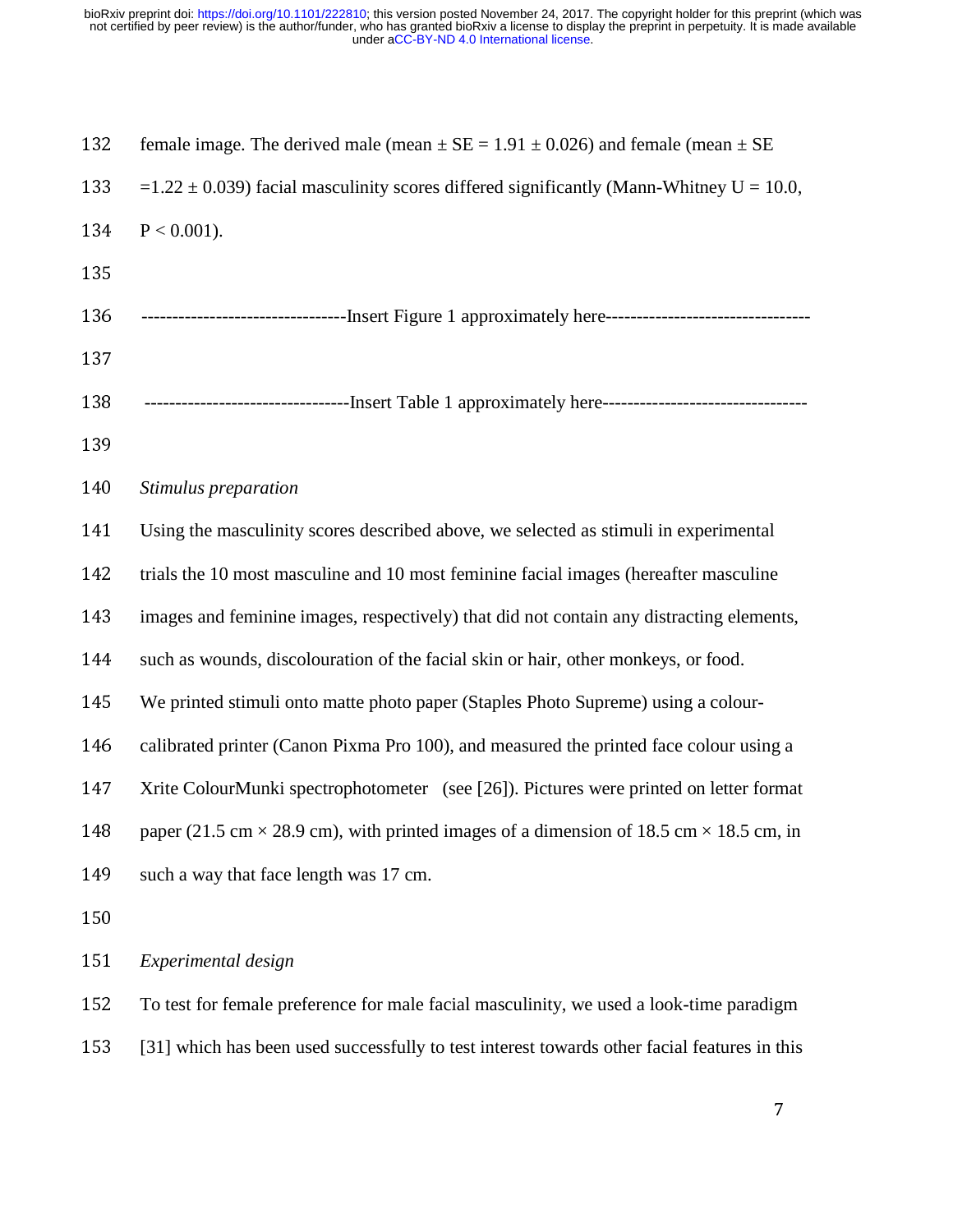154 study population [32,33]. Each test pair consisted of one masculine and one feminine 155 image, selected randomly from the set of 10 stimuli in each category. KR and one 156 assistant conducted trials on weekdays from 18 March to 29 April 2015, between 09:00 157 and 13:00 h. The stimuli were placed in frames built into an experimental apparatus, such 158 that they were 85 cm apart at their centres (the apparatus measured 50 x 120 cm; Fig. 2). 159 The relative position of the images in the frame – whether the masculine image was on 160 the right or left – was randomised. Prior to trials, the stimuli were covered by occluders. 161 Potential trial subjects available on Cayo Santiago were all females  $\geq$  3 years old (N=476 162 at time of study). We tested 167 of these potential subjects, each being tested only once. 163 We discarded 60 trials that lasted less than 15 s, or during which it was not possible to 164 determine which image the subject was looking toward at any point. This left 107 trials, 165 one from each of 107 subjects (median age  $= 8$  years). Females were not retested if they 166 participated in failed trials, and females that saw stimuli when they were not being tested 167 were also identified and were not tested in future trials. Females who were near adult 168 males, sleeping, or grooming other adults were not tested.

169 For testing, we placed the experimental apparatus 2-3 m in front of a female and 170 started recording her behaviour on video (Fig. 2). To determine the location of the stimuli  $171$  in relation to the subject's eyes (for video coding), we directed her visual attention 172 toward the location of the covered stimuli by tapping on the occluders (in randomised 173 order). We then directed her attention away from either stimulus by tapping on the centre 174 of the apparatus, and removed the occluders to reveal the stimuli. Trials lasted for 30 175 seconds after removal of the occluders, unless the subject moved away or engaged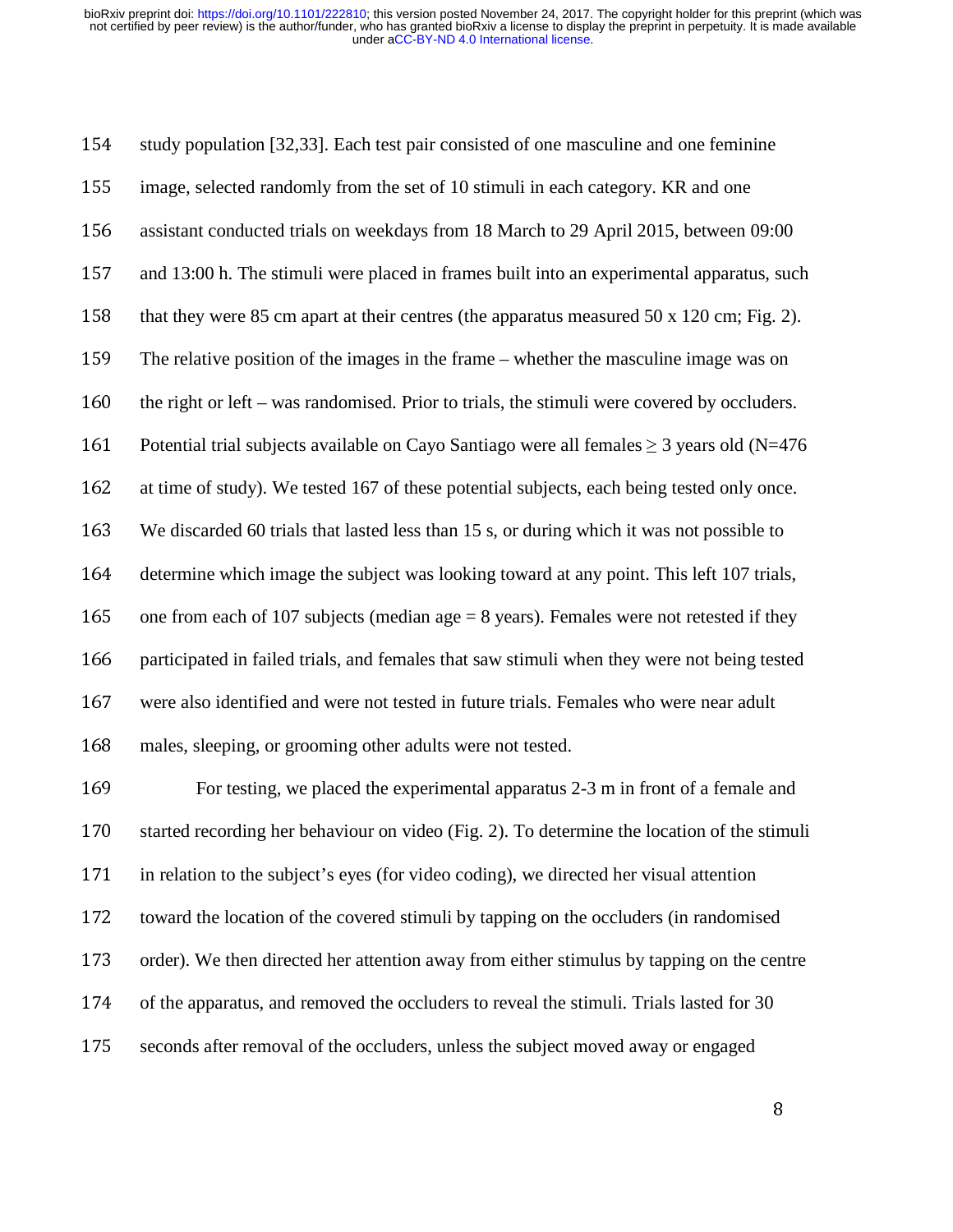| 177 | -----------------------------------Insert Figure 2 approximately here---------------------------------- |
|-----|---------------------------------------------------------------------------------------------------------|
| 178 |                                                                                                         |
| 179 | socially with another monkey. We used MPEG Streamclip for Mac to code only the first                    |
| 180 | 15 seconds (following removal of occluders) of trial videos frame-by-frame, because                     |
| 181 | most subjects stopped looking at either stimulus before the 15 <sup>th</sup> second. During coding,     |
| 182 | we assessed the total amount of time spent looking at the masculine image and at the                    |
| 183 | feminine image. To eliminate the possibility of coding bias, we coded all trials blind to               |
| 184 | condition (i.e. on which side the masculine image was located).                                         |
| 185 |                                                                                                         |
| 186 | Potential confounds of facial masculinity                                                               |
| 187 | In order to test for possible confounding effects of other male traits, such as age                     |
| 188 | and facial colouration, on stimulus image masculinity, we used Spearman's rank                          |
| 189 | correlations and Mann-Whitney test. Male age was taken from the long-term records of                    |
| 190 | CRPC. Age and masculinity were not correlated among the males used as experimental                      |
| 191 | stimuli ( $r_s = 0.075$ , N = 20, P = 0.754), and males used in masculine male images (N =              |
| 192 | 10, median age = 10) were not older than more feminine males ( $N = 10$ ; median age = 9;               |
| 193 | Mann-Whitney $U = 39.5$ , $P = 0.421$ ). To quantify facial colour and luminance, we took               |
| 194 | red (R), green (G) and blue (B) measurements from the stimuli and, based on the                         |
| 195 | processing of colours early in the primate visual pathway, calculated redness as the Red–               |
| 196 | Green Opponency Channel, $(R - G)/(R + G)$ , and darkness as the Luminance                              |
| 197 | (achromatic) Channel (R + G)/2 [46]. Neither facial colour ( $r_s = -0.138$ , N = 20, P =               |
|     | 9                                                                                                       |
|     |                                                                                                         |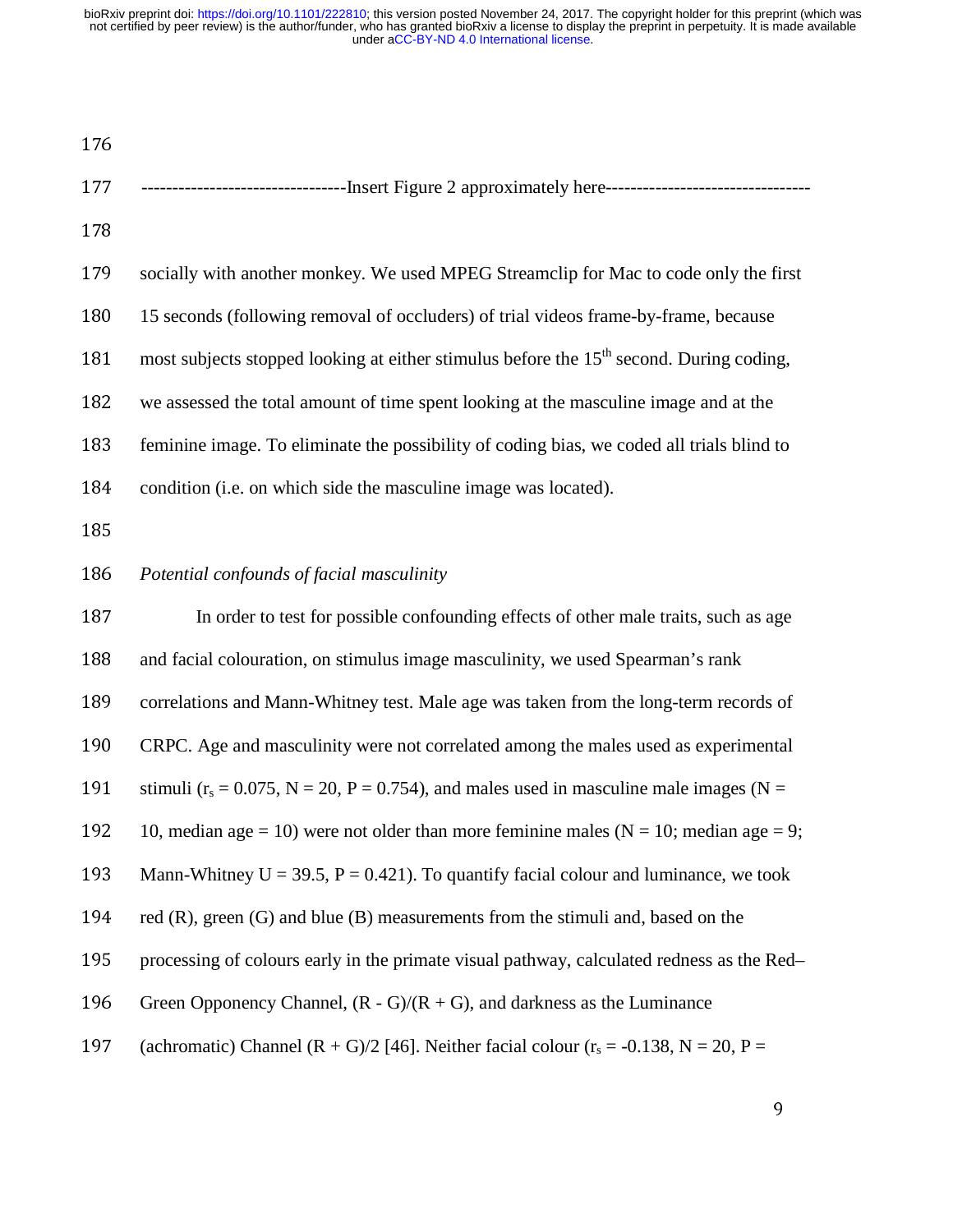| 198 | 0.559) nor facial luminance ( $r_s = 0.339$ , N = 20, P = 0.143) was correlated with facial   |
|-----|-----------------------------------------------------------------------------------------------|
| 199 | masculinity in the stimulus set. Furthermore, masculine $(N = 10$ , median colour = 0.087,    |
| 200 | median luminance = 167.75) and feminine males ( $N = 10$ , median colour = 0.097, median      |
| 201 | luminance = 145.13) did not differ in facial colour (U = 44, P = 0.684) or luminance (U =     |
| 202 | 71.5, $P = 0.11$ ). We thus concluded that any difference in the looking behaviour of our     |
| 203 | subjects toward masculine and feminine stimuli would be independent of the effects of         |
| 204 | male age or facial colour.                                                                    |
| 205 | We also checked for confounding effects of stimulus males' familiarity to                     |
| 206 | females. Our operational definition of familiarity was group co-membership. Using             |
| 207 | Mann-Whitney tests, we compared the proportion of trial time subjects looked at               |
| 208 | masculine stimuli in trials with subjects that were groupmates with one, both, or neither     |
| 209 | stimulus male. The proportion did not differ depending on whether subjects lived in the       |
| 210 | same or a different group from the masculine stimulus male (same group: $55.1\%$ , $N = 21$ ; |
| 211 | different group: 51.3%, $N = 86$ ; $U = 1004.5$ , $P = 0.428$ ), the feminine stimulus male   |
|     |                                                                                               |

212 (same group: 56.1%, N=17; different group: 51.3%, N = 90; U = 853.0, P = 0.456) or

213 both stimulus males (both in same group:  $62.8\%$ , N = 7; neither in same group:  $51.93N =$ 

214 ; U = 345.0, P = 0.199).

*Data analysis* 

217 To test the prediction that females would look longer at the more masculine face of the

- 218 pair, we undertook two analyses. First, we compared females' duration of looking
- 219 towards the masculine and feminine images using Wilcoxon signed-rank tests. Secondly,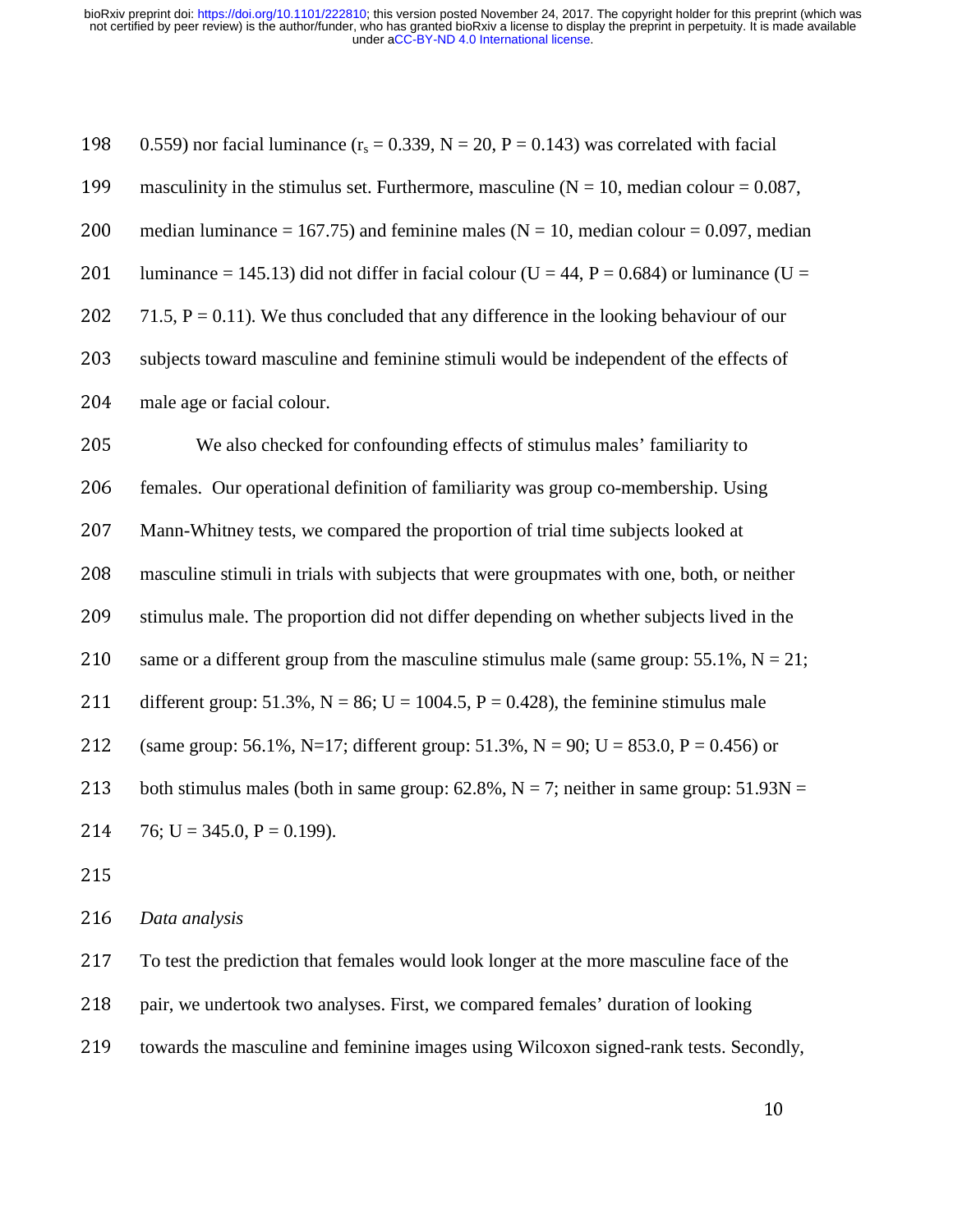220 we compared the number of trials in which females looked longer at the masculine vs.

221 feminine stimuli to the value expected by chance  $(0.5)$  using a binomial test.

<sup>222</sup>We also used two approaches to test the prediction that the proportion of time 223 spent looking at the more masculine face would be positively related to the difference in 224 masculinity between the two faces presented. First, we calculated the relative difference 225 between the masculinity scores of the masculine and feminine image for each trial as 226 follows: ((masculine image score - feminine image score) / feminine image score)  $x$  100, 227 with higher scores indicating larger disparities between the two images. Then, using 228 Spearman's rank correlation, we tested for an association between these relative facial 229 masculinity scores and the percentage of total look-time spent looking at the masculine 230 image (relative look-time scores). Secondly, to further examine the salience of 231 differences in facial masculinity, we separated the dataset into two groups – one 232 containing the 53 trials with the lowest relative facial masculinity scores, the other 233 containing the 54 trials with the highest scores (results were identical if we used the 234 lowest 54 vs the highest 53 trials). We then used Wilcoxon signed-rank tests to compare 235 females' duration of look-time towards the masculine and feminine images in each group. 236 Statistical tests were two-tailed and performed using IBM SPSS Statistics for Mac (21.0); 237  $\alpha$  was set at 0.05.

238

#### <sup>239</sup>**Results**

<sup>240</sup>*Prediction 1 - females will look longer at the more masculine male face of the pair*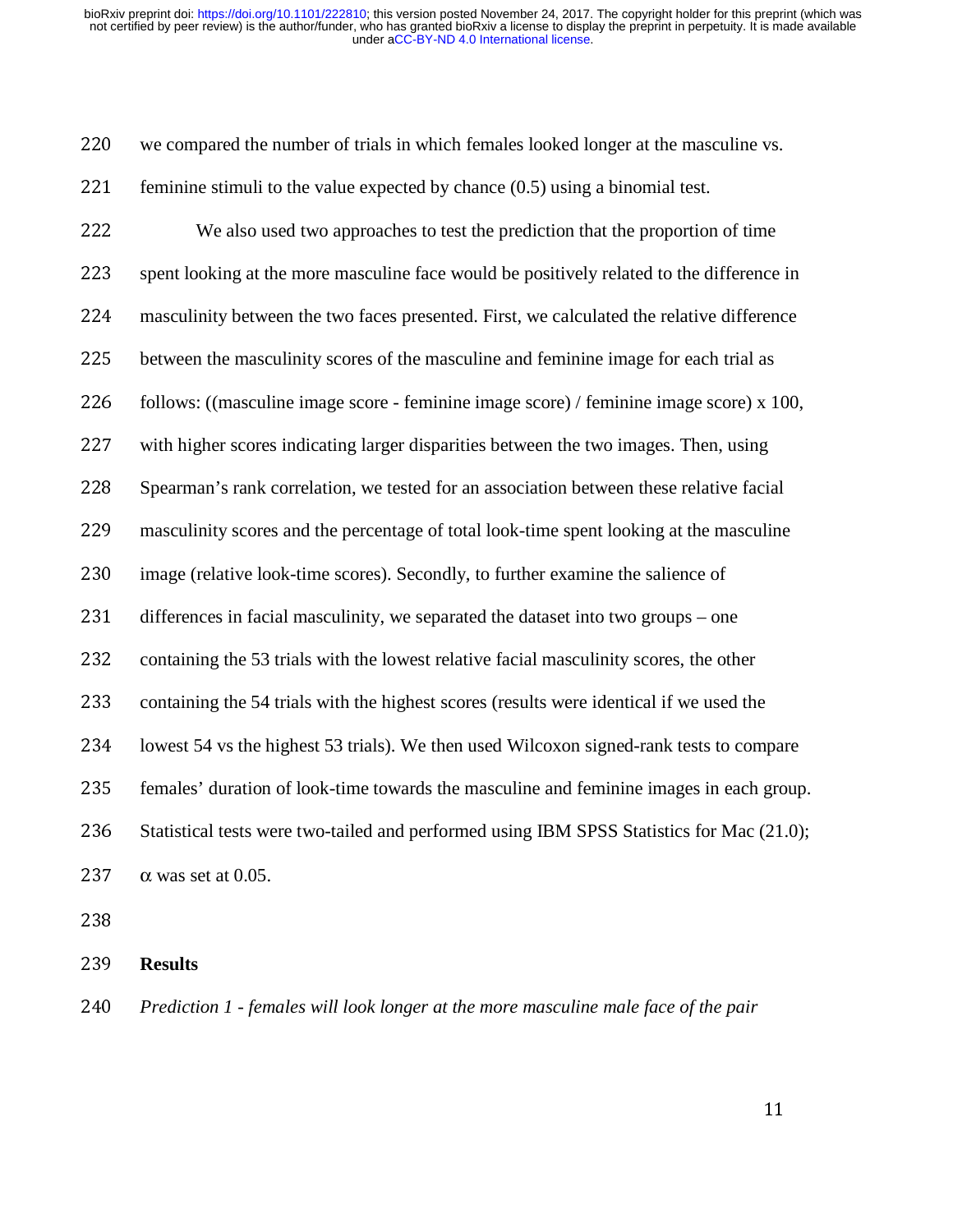| 241 | Subjects' median overall look-time was 4.72 s, or 31% of the 15-s trial period.                                                              |  |  |  |  |  |  |  |  |
|-----|----------------------------------------------------------------------------------------------------------------------------------------------|--|--|--|--|--|--|--|--|
| 242 | When all trials were included in the analysis, median looking time for masculine images                                                      |  |  |  |  |  |  |  |  |
| 243 | $(2.24 \text{ s}; IQR = 1.31 - 3.45 \text{ s})$ did not differ from that for feminine images $(2.24 \text{ s}; IQR = 1.31 - 3.45 \text{ s})$ |  |  |  |  |  |  |  |  |
| 244 | $1.07 - 3.43$ s; Wilcoxon signed-rank test: $Z = -0.799$ , $N = 107$ , $P = 0.424$ ; Fig. 3).                                                |  |  |  |  |  |  |  |  |
| 245 | However, subjects did look longer at the masculine than the feminine image in a                                                              |  |  |  |  |  |  |  |  |
| 246 | significantly higher proportion of trials than expected by chance (looked longer at                                                          |  |  |  |  |  |  |  |  |
| 247 | masculine image: 64 trials; looked longer at feminine image: 41 trials; 2 ties. Binomial                                                     |  |  |  |  |  |  |  |  |
| 248 | test: $p = 0.031$ ).                                                                                                                         |  |  |  |  |  |  |  |  |
| 249 |                                                                                                                                              |  |  |  |  |  |  |  |  |
| 250 | ----------------------------------Insert Figure 3 approximately here------------------------------                                           |  |  |  |  |  |  |  |  |
| 251 |                                                                                                                                              |  |  |  |  |  |  |  |  |
| 252 | Prediction 2 - the proportion of time spent looking at the more masculine face will be                                                       |  |  |  |  |  |  |  |  |
| 253 | positively related to the difference in masculinity between the two faces presented                                                          |  |  |  |  |  |  |  |  |
| 254 | Trials' relative facial masculinity scores ranged from 12.1% to 61.4%. There was                                                             |  |  |  |  |  |  |  |  |
| 255 | a significant positive correlation between relative facial masculinity scores and the                                                        |  |  |  |  |  |  |  |  |
| 256 | percentage of look-time devoted to masculine images ( $r_s$ = 0.231, N = 107, P = 0.017; Fig.                                                |  |  |  |  |  |  |  |  |
| 257 | 4). In other words, the greater the within-trial disparity in masculinity scores, the stronger                                               |  |  |  |  |  |  |  |  |
| 258 | the bias toward masculine images.                                                                                                            |  |  |  |  |  |  |  |  |
| 259 |                                                                                                                                              |  |  |  |  |  |  |  |  |
| 260 | ------------------------------------Insert Figure 4 approximately here----------------------------------                                     |  |  |  |  |  |  |  |  |
| 261 |                                                                                                                                              |  |  |  |  |  |  |  |  |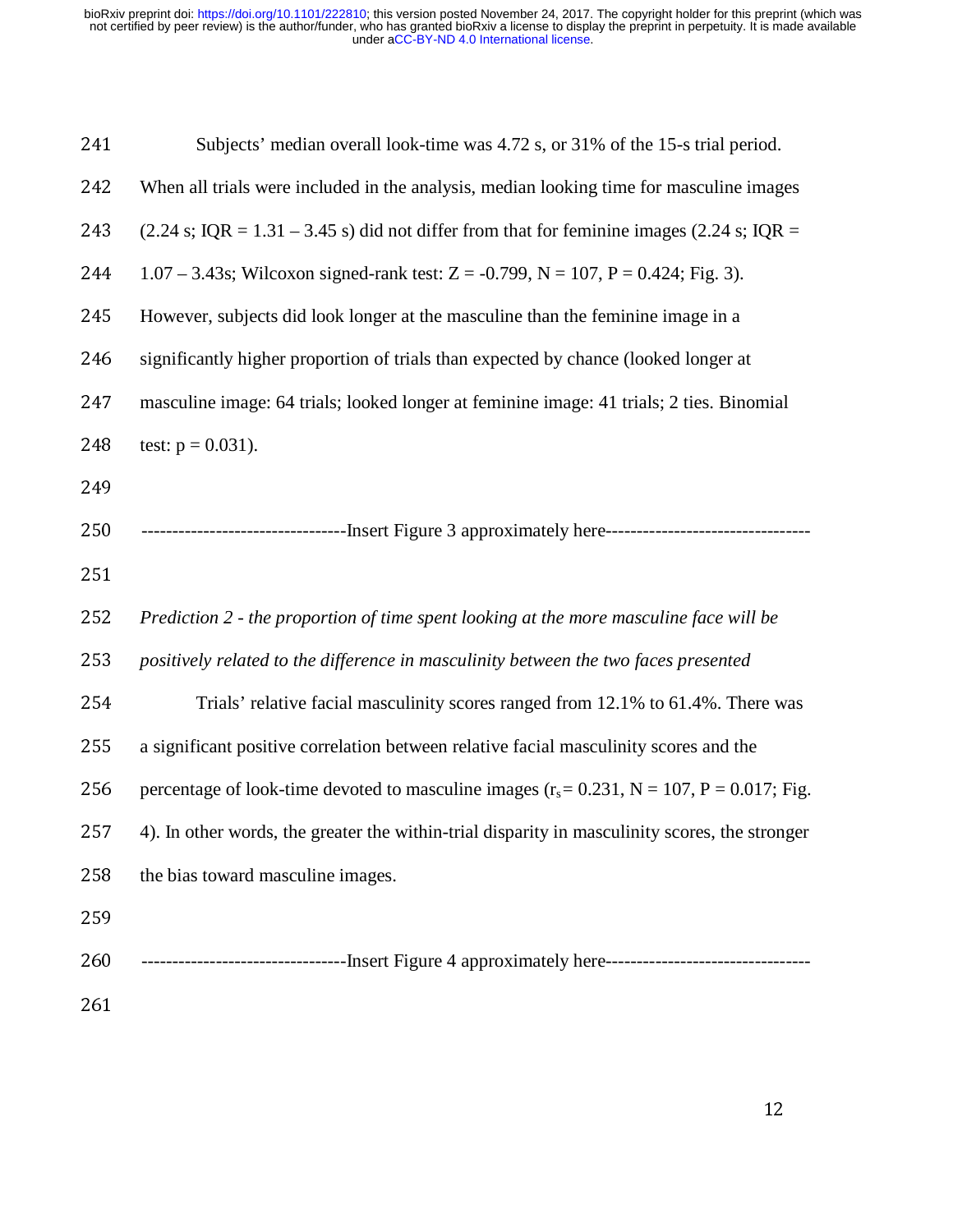| 262 | Having separated trials into high ( $N = 54$ ; mean $\pm$ SE = 42.7 $\pm$ 0.75%) and low (N         |  |  |  |  |  |  |  |  |
|-----|-----------------------------------------------------------------------------------------------------|--|--|--|--|--|--|--|--|
| 263 | $=$ 53; mean $\pm$ SE = 22.7 $\pm$ 1.14%) relative masculinity score groups, we found that in the   |  |  |  |  |  |  |  |  |
| 264 | low-differences group, subjects' look-times did not differ between masculine (median =              |  |  |  |  |  |  |  |  |
| 265 | 2.41 s; IQR = $1.48 - 3.66$ s) and feminine images (median = $2.41$ s; IQR = $1.17 - 3.97$ s;       |  |  |  |  |  |  |  |  |
| 266 | Wilcoxon signed-rank test: $Z = -1.28$ , $N = 53$ , $P = 0.201$ ; Fig. 5), while in the high-       |  |  |  |  |  |  |  |  |
| 267 | differences group, subjects looked significantly longer at masculine than feminine images           |  |  |  |  |  |  |  |  |
| 268 | (masculine median = 1.86 s; IQR = 1.28 – 2.87 s; feminine median = 1.48 s; IQR = 1.04               |  |  |  |  |  |  |  |  |
| 269 | $-3.23$ s; Wilcoxon signed-rank test: Z = -2.421, N = 54, P = 0.015; Fig 5).                        |  |  |  |  |  |  |  |  |
| 270 |                                                                                                     |  |  |  |  |  |  |  |  |
| 271 | ------------------------------------Insert Figure 5 approximately here----------------------------- |  |  |  |  |  |  |  |  |
| 272 |                                                                                                     |  |  |  |  |  |  |  |  |
|     |                                                                                                     |  |  |  |  |  |  |  |  |
| 273 | <b>Discussion</b>                                                                                   |  |  |  |  |  |  |  |  |
| 274 | Using a two-alternative experimental look-time paradigm, we tested the hypothesis that              |  |  |  |  |  |  |  |  |
| 275 | free-ranging female rhesus macaques perceive variation in male facial masculinity and               |  |  |  |  |  |  |  |  |
| 276 | express a preference for more masculine faces. In partial support of our prediction that            |  |  |  |  |  |  |  |  |
| 277 | females would look longer at the more masculine male face of the pair, test subjects                |  |  |  |  |  |  |  |  |
| 278 | looked longer at masculine than feminine male faces when the difference in masculinity              |  |  |  |  |  |  |  |  |
| 279 | between the two was high. Moreover, as predicted, the proportion of time spent looking              |  |  |  |  |  |  |  |  |
| 280 | at the more masculine face was positively related to the difference in masculinity                  |  |  |  |  |  |  |  |  |
| 281 | between the two faces presented. No relationships were found between male facial                    |  |  |  |  |  |  |  |  |
| 282 | masculinity and either male age or facial colour, and female look-time did not appear to            |  |  |  |  |  |  |  |  |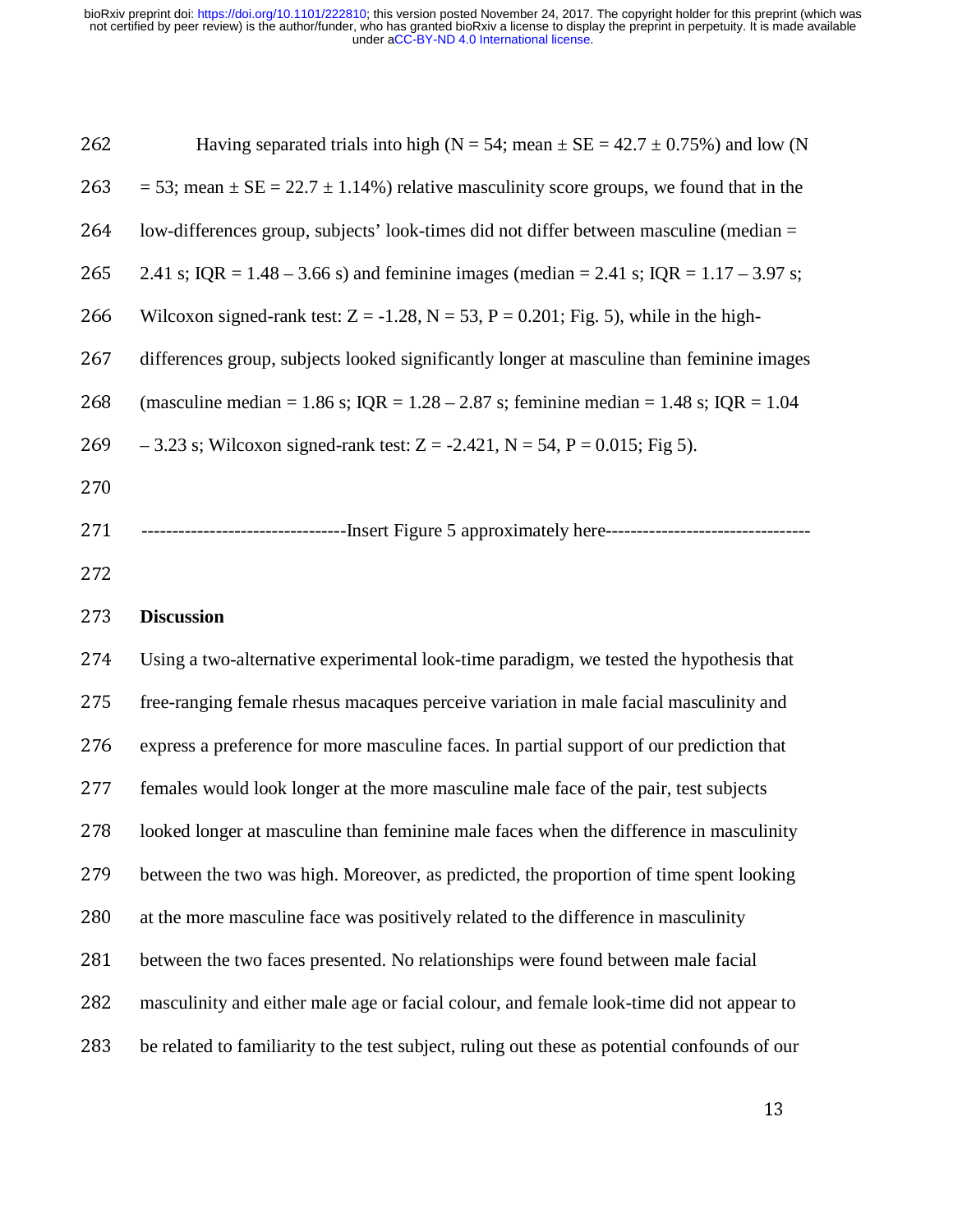284 key results. Finally, our finding that females' visual biases toward masculine faces 285 increased with intra-pair differences in facial masculinity suggests that in some trials, the 286 difference was not large enough either to be perceived by our subjects or to generate a 287 differential response.

<sup>288</sup>The finding that females distributed their visual attention unevenly between 289 masculine and feminine faces indicates that the variation in facial masculinity we 290 measured was not only perceived by, but also salient to female rhesus macaques. It is 291 possible that variation in facial masculinity has no reliable connection to underlying 292 physiological, behavioural or genetic factors in male rhesus macaques, in which case 293 there may be no fitness repercussions of female attention to such variation. However, as 294 male facial masculinity is related to hormone levels and behaviour in humans and other 295 primates [7,34], it seems likely that females' ability to discriminate subtle variation in 296 this trait is the result of evolutionary processes.

297 Work to date has shown that the development of facial masculinity in humans is 298 under the control of testosterone [12,35; but see 35 for negative results] and is linked to 299 aggressiveness and competitive ability in humans and non-human primates [9,22,25]. As 300 such, it is possible that females gain from paying attention to male facial masculinity 301 because it provides information about the risks of aggression males may present; this 302 explanation has also been proposed to underlie the attentional bias shown for threat grins 303 documented in this species [33,37]. A non-mutually exclusive possibility is that females 304 are attracted to facial masculinity in a sexual context; a preference for males with more 305 masculine faces as mating partners may benefit females if this trait is an honest cue of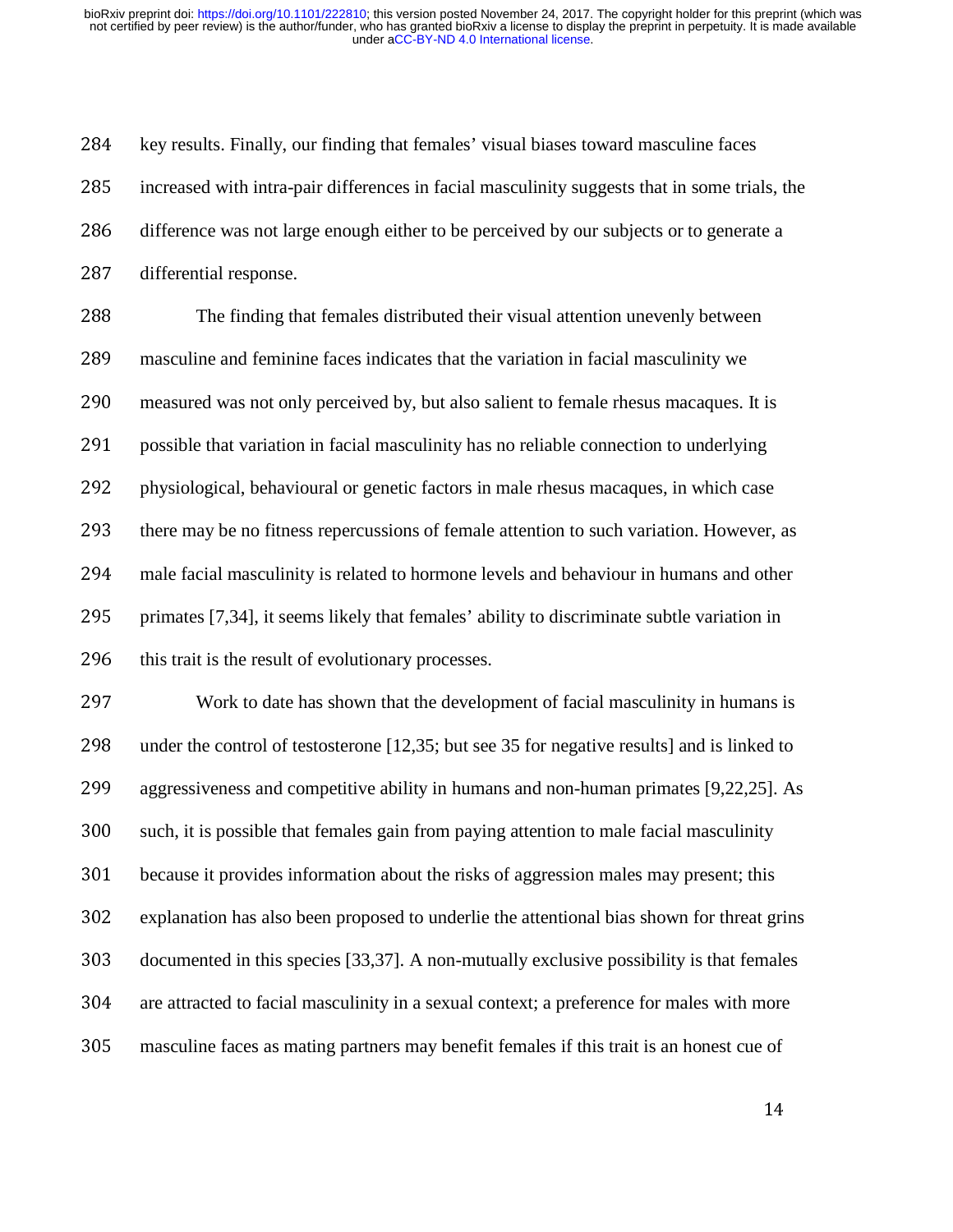306 male genetic quality and health. According to the immuno-competence handicap 307 hypothesis, testosterone-dependent traits can provide information about male quality <sup>308</sup>because androgens are immunosuppressive [38]. Since the development of facial 309 masculinity is under the control of testosterone, high facial masculinity could therefore be 310 a cue to male quality that is available to females. Since visual attentional biases can be 311 underpinned by both attraction and fear (reviewed in [31]), more work is needed to 312 establish whether female perception of variation in male facial features does translate into 313 higher reproductive output for males with more masculine faces, such that female mate 314 choice would play a positive role in maintaining male facial masculinity in this species. 315 Our finding that subjects' responses to experimental stimuli depended on relative 316 differences in masculinity highlights the importance of considering aspects of receiver 317 psychology in studies such as this one. We suggest two potential explanations for the 318 positive association between masculinity differences and subjects' visual bias toward 319 masculine faces. First, the differential responses may have been associated with subjects' 320 ability to perceive differences in masculinity. A critical feature of signals and cues is that 321 the information they are hypothesised to convey can only alter receiver behaviour if 322 receivers are able to perceive the differences exhibited by emitters [39]; small differences 323 may simply not be discernible. Second, subjects may effectively perceive differences 324 even when small, but such differences may not be sufficient to motivate a differential 325 response; other features, such as skin colouration or texture, may overshadow masculinity 326 differences when they are small.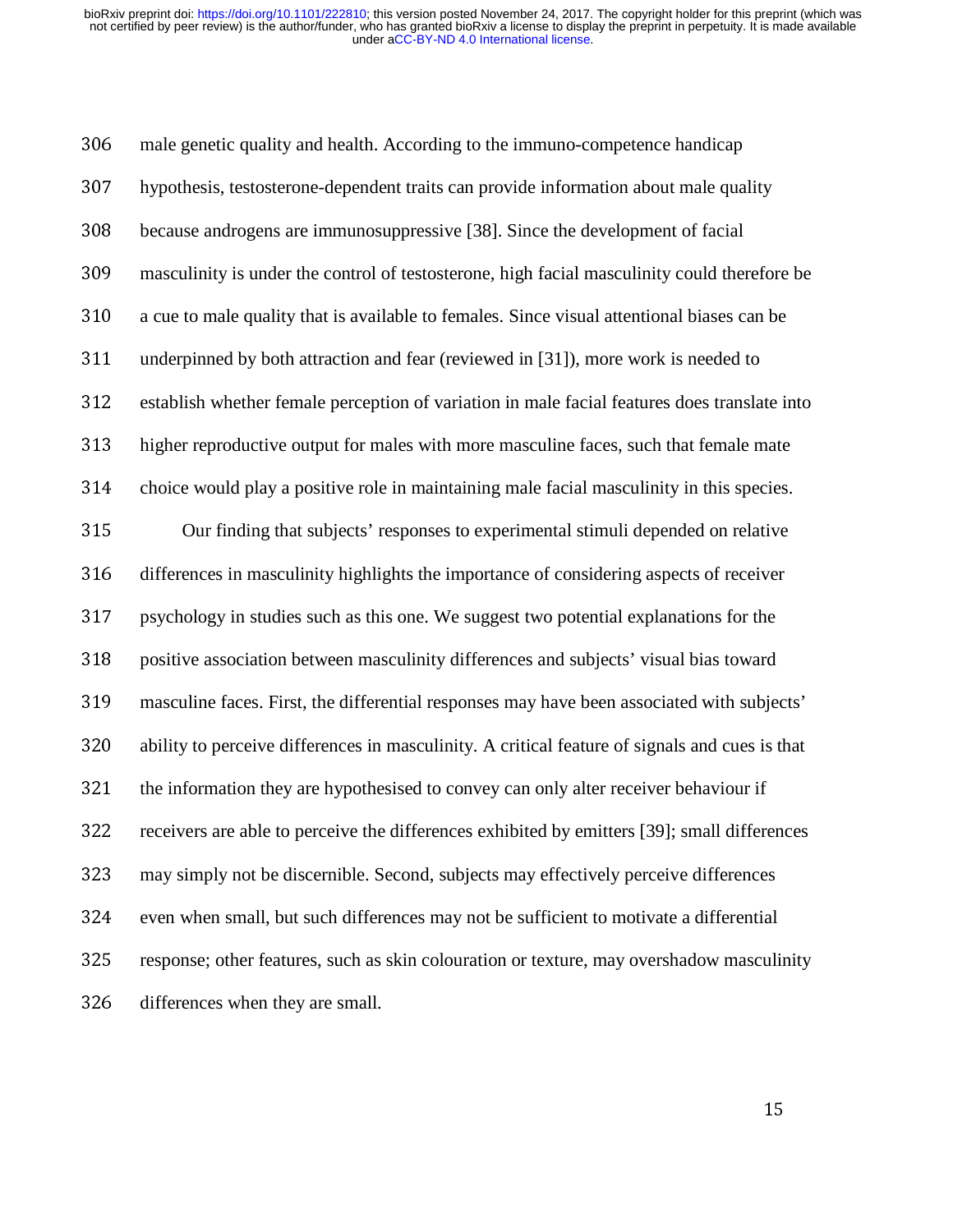| 327 | Studies of female rhesus macaque mating behaviour in relation to male                        |
|-----|----------------------------------------------------------------------------------------------|
| 328 | characteristics, like those conducted by Manson [40], Dubuc et al. [30], and Georgiev et     |
| 329 | al. [41] are needed to determine whether females' bias in visual attention towards more      |
| 330 | masculine faces translates into differences in mating and reproductive success. Another      |
| 331 | important avenue for research is to assess the potential information content of facial       |
| 332 | shape by investigating the behavioural, physiological, morphological, and genetic            |
| 333 | correlates of facial masculinity. Finally, as there is evidence that male facial colouration |
| 334 | plays an important role in female mate choice in this species [26,30,42], a more             |
| 335 | comprehensive analysis of the relationship between facial masculinity and facial             |
| 336 | colouration is needed to better understand how different facial features, and the            |
| 337 | interaction between them, may shape female preferences.                                      |
| 338 |                                                                                              |
| 339 |                                                                                              |
| 340 |                                                                                              |
| 341 |                                                                                              |
| 342 |                                                                                              |
| 343 |                                                                                              |
| 344 |                                                                                              |
| 345 |                                                                                              |
| 346 |                                                                                              |
| 347 |                                                                                              |
| 348 |                                                                                              |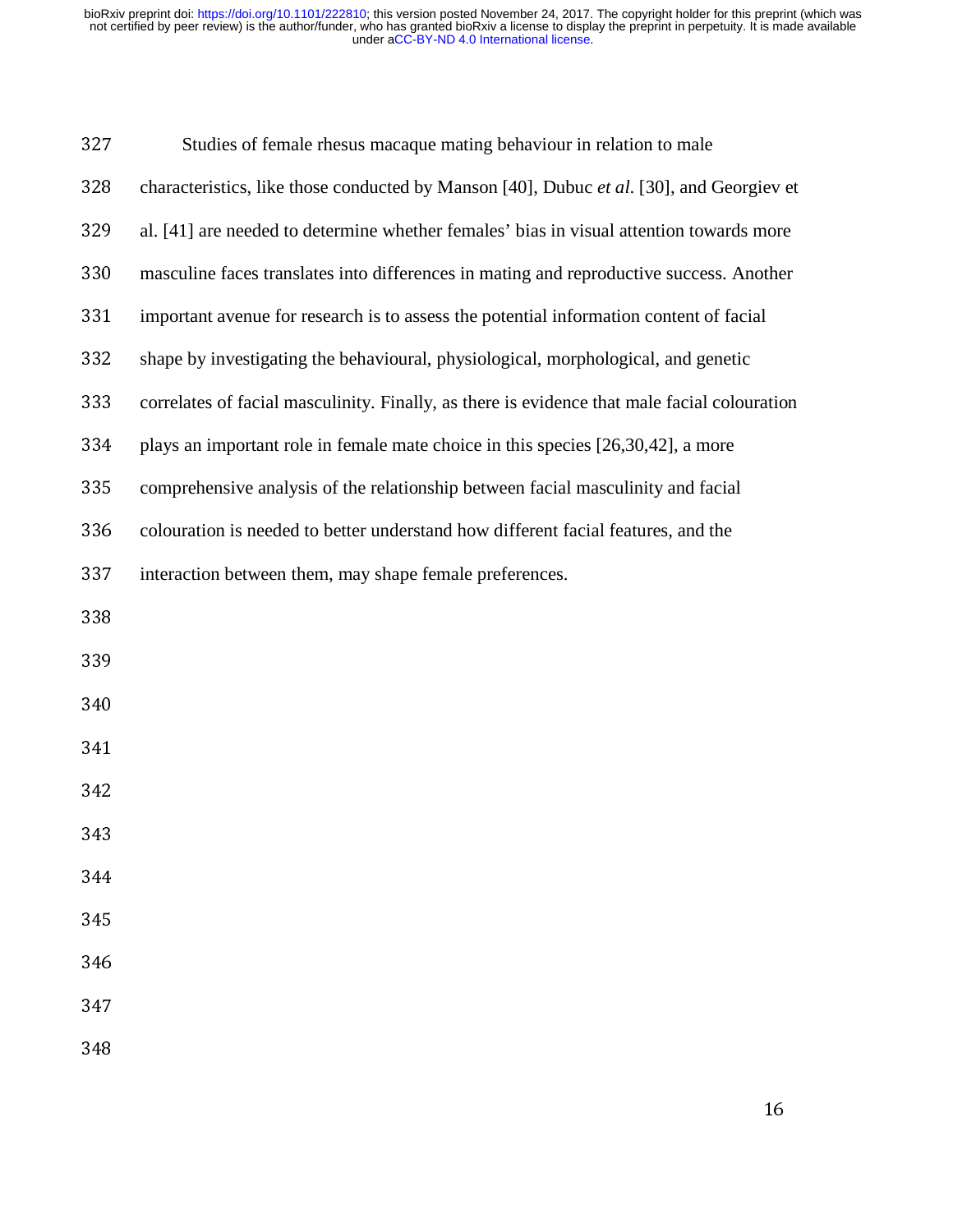#### <sup>349</sup>**Ethics statement**

350

| 351 |  |  |  | The study was approved by the IACUC of the University of Puerto Rico, Medical |  |  |
|-----|--|--|--|-------------------------------------------------------------------------------|--|--|
|     |  |  |  |                                                                               |  |  |

- 352 Sciences Campus (protocol No. A0100108). All applicable international, national, and/or
- 353 institutional guidelines for the care and use of animals (in particular non-human primates)
- 354 were followed. All procedures performed involving animals were in accordance with the
- $355$  ethical standards of the institution(s) at which the study was conducted.
- 356

# <sup>357</sup>**Data accessibility**

- 358
- <sup>359</sup>All data used in the analyses will be made available via the Dryad data depository.
- 360

# <sup>361</sup>**Competing interests**

362

363 The authors declare that they have no financial or non-financial competing interests. The

- 364 content of this publication is solely the responsibility of the authors and does not
- 365 necessarily represent the official views of any of the agencies and organizations that
- 366 provided research and funding support.

367

<sup>368</sup>**Authors' contributions**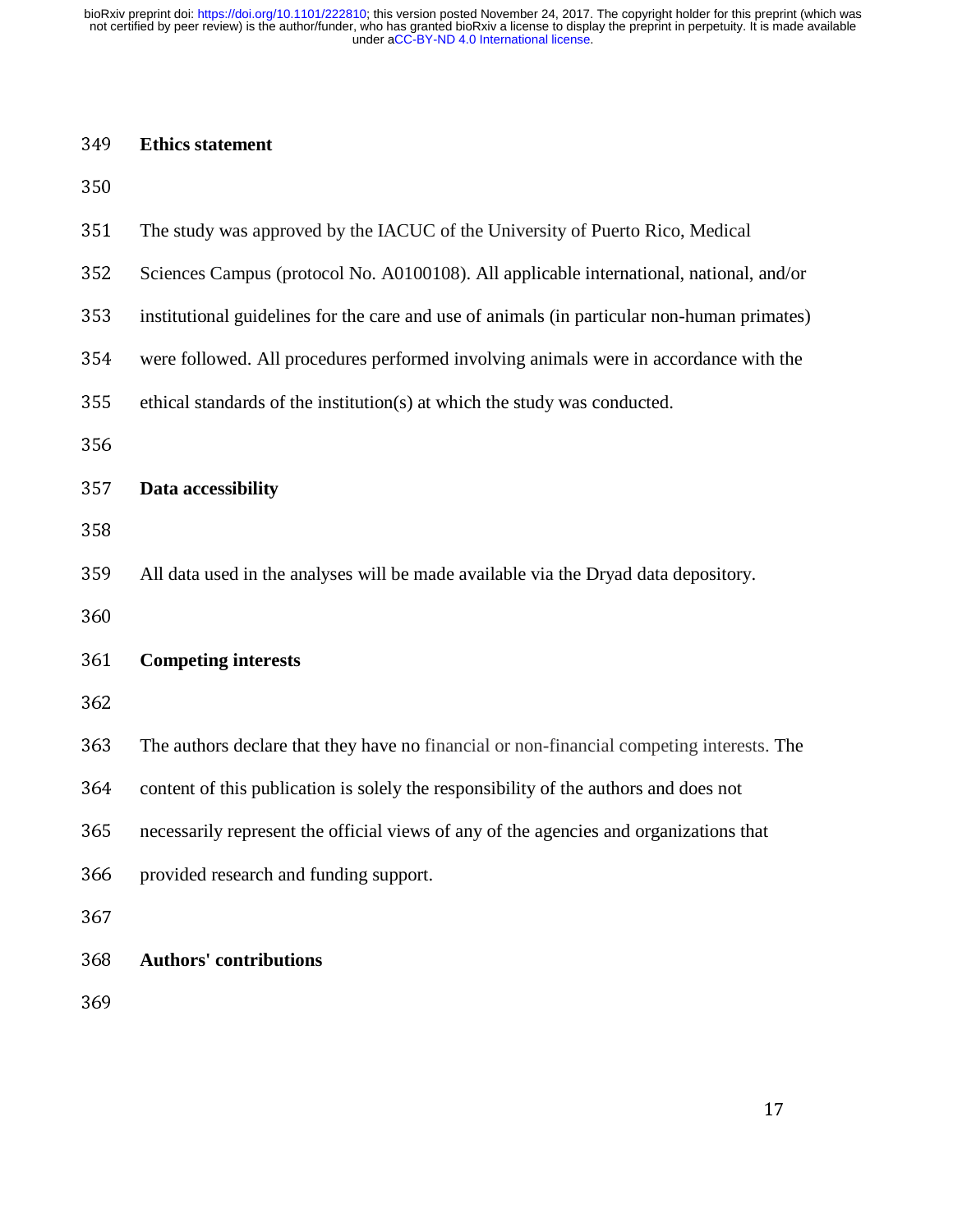| 370 | KR conceived, designed, and coordinated the study, measured facial masculinity,              |
|-----|----------------------------------------------------------------------------------------------|
| 371 | performed experiments and statistical analyses, and drafted the manuscript; SS helped        |
| 372 | design and coordinate the study, carry out statistical analyses, and draft the manuscript;   |
| 373 | AG and DM helped coordinate the study, and draft the manuscript; JH printed stimulus         |
| 374 | images, and helped coordinate the study and draft the manuscript; DC collected the           |
| 375 | stimulus images, and helped design and coordinate the study, carry out statistical           |
| 376 | analyses, and draft the manuscript. All authors gave final approval for publication.         |
| 377 |                                                                                              |
| 378 | <b>Acknowledgements</b>                                                                      |
| 379 |                                                                                              |
| 380 | We would like to thank the staff of the Caribbean Primate Research Centre (CPRC) for         |
| 381 | assistance in data collection and logistics. Dr. Peter Shaw assisted with the calculation of |
| 382 | composite masculinity scores. Sandra Winters helped with image printing at NYU. Field        |
| 383 | assistance was provided by Severin Mortensen and Maricris Herrera.                           |
| 384 |                                                                                              |
| 385 | <b>Funding Statement</b>                                                                     |
| 386 |                                                                                              |
| 387 | The CPRC is supported by NIH grant number 8 P40 OD012217 from the National Centre            |
| 388 | for Research Resources (NCRR) and the Office of Research Infrastructure Programs             |
| 389 | (ORIP). Funding for AVG was provided by The Leakey Foundation, the American                  |
| 390 | Society of Primatologists and the International Primatological Society. Stimuli were         |
| 391 | produced using funding to JH from NYU.                                                       |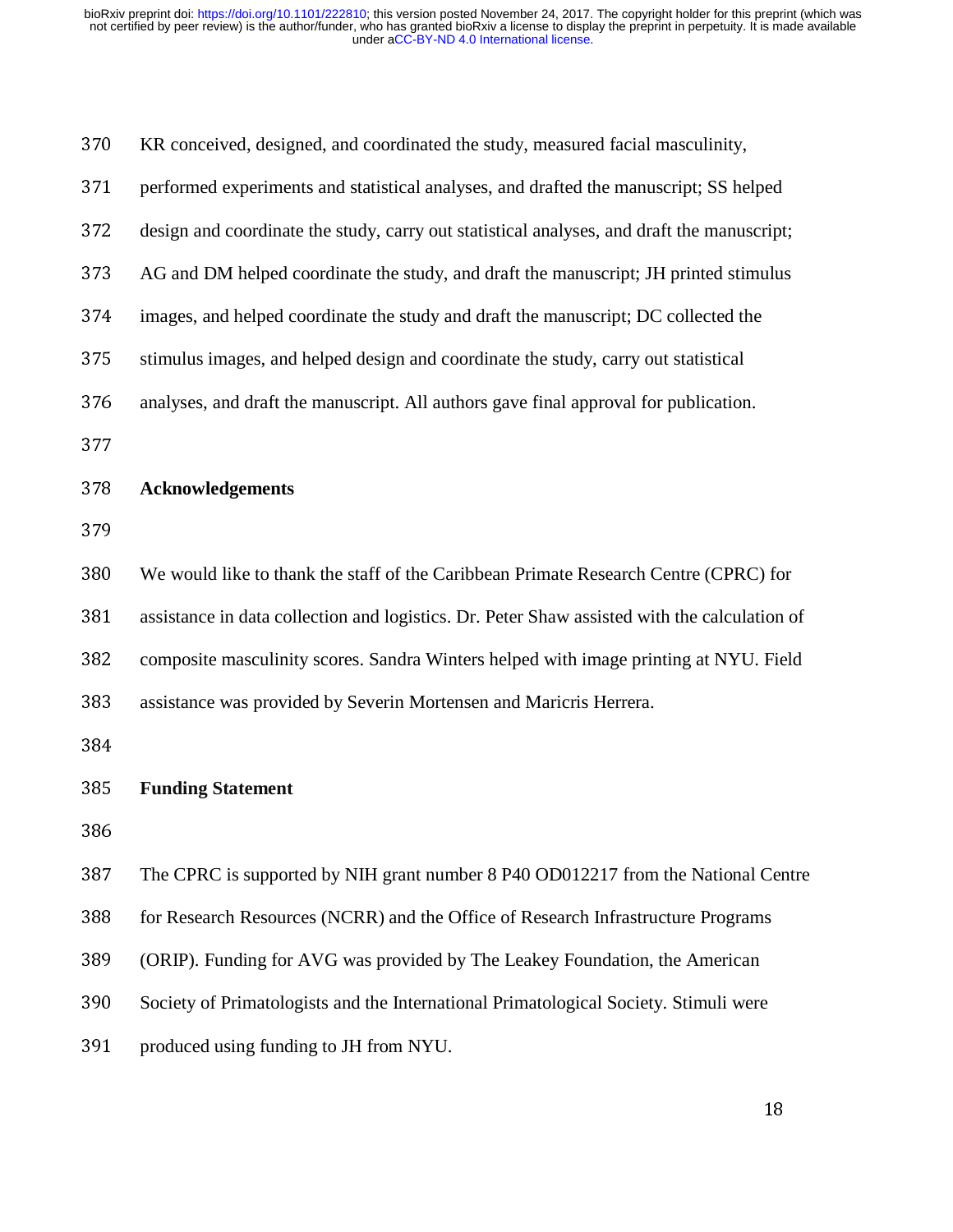| 392 |                   |                                                                                           |
|-----|-------------------|-------------------------------------------------------------------------------------------|
| 393 | <b>References</b> |                                                                                           |
| 394 |                   |                                                                                           |
| 395 | 1.                | Andersson MB. 1994 Sexual Selection. Princeton: Princeton University Press.               |
| 396 | 2.                | Berglund A, Pilastro A. 1996 Armaments and ornaments□: an evolutionary                    |
| 397 |                   | explanation of traits of dual utility., 385–399.                                          |
| 398 | 3.                | Hunt J, Breuker CJ, Sadowski JA, Moore AJ. 2009 Male – male competition,                  |
| 399 |                   | female mate choice and their interaction $\Box$ : determining total sexual selection. 44, |
| 400 |                   | 13-26. (doi:10.1111/j.1420-9101.2008.01633.x)                                             |
| 401 | 4.                | Pradhan GR, Schaik C Van. 2017 Infanticide-Driven Intersexual Conflict over               |
| 402 |                   | Matings in Primates and Its Effects on Social Organization Author (s): Gauri R.           |
| 403 |                   | Pradhan and Carel van Schaik Published by□: Brill Stable URL□:                            |
| 404 |                   | http://www.jstor.org/stable/4536552 REFERENCES Linked references. 145, 251-               |
| 405 |                   | 275.                                                                                      |
| 406 | 5.                | Windhager S, Schaefer K, Fink B. 2011 Article Geometric Morphometrics of Male             |
| 407 |                   | Facial Shape in Relation to Physical Strength and Perceived Attractiveness,               |
| 408 |                   | Dominance, and Masculinity. 814, 805–814. (doi:10.1002/ajhb.21219)                        |
| 409 | 6.                | Hodges-simeon CR, Sobraske KNH, Samore T, Gurven M, Gaulin SJC. 2016                      |
| 410 |                   | Facial Width-To-Height Ratio (fWHR) Is Not Associated with Adolescent                     |
| 411 |                   | Testosterone Levels., 1–17. (doi:10.1371/journal.pone.0153083)                            |
| 412 | 7.                | Penton-Voak IS, Chen JY. 2004 High salivary testosterone is linked to masculine           |
| 413 |                   | male facial appearance in humans. Evol. Hum. Behav. 25, 229–241.                          |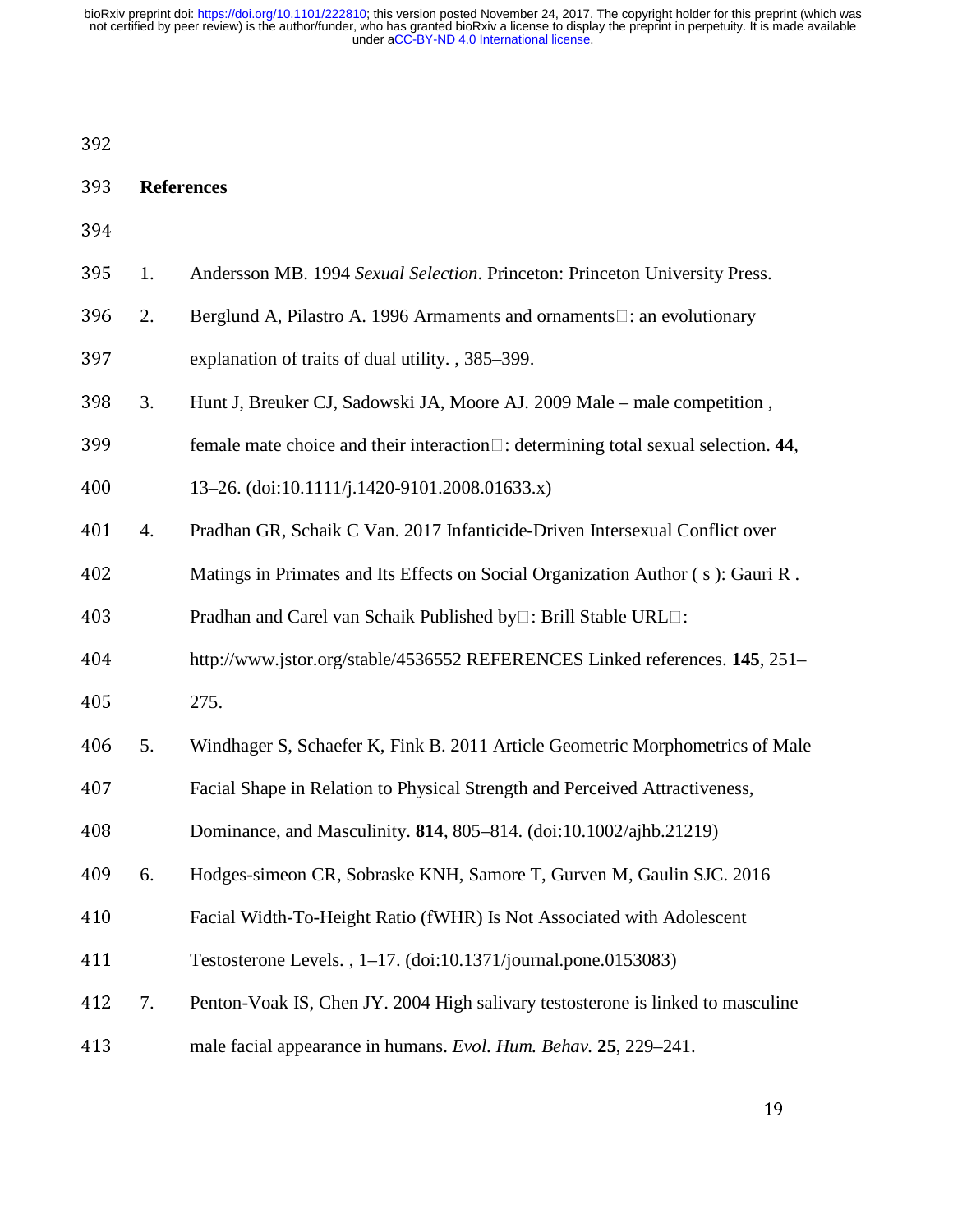| 414 | $(doi:10.1016/j.evolhumbehav.2004.04.003)$ |
|-----|--------------------------------------------|
|     |                                            |

- 415 8. Mileva VR, Cowan ML, Cobey KD, Knowles KK, Little AC. 2014 In the face of
- $416$  dominance  $\Box$ : Self-perceived and other-perceived dominance are positively
- <sup>417</sup>associated with facial-width-to-height ratio in men. **69**, 115–118.
- 418 9. Carre JM, McCormick CM. 2008 In your face: facial metrics predict aggressive
- <sup>419</sup>behaviour in the laboratory and in varsity and professional hockey players. *Proc.*
- <sup>420</sup>*R. Soc. B Biol. Sci.* **<sup>275</sup>**, 2651–2656. (doi:10.1098/rspb.2008.0873)
- 421 10. Zilioli S, Sell AN, Stirrat M, Jagore J, Vickerman W, Watson N V. 2015 Face of a
- <sup>422</sup>Fighter: Bizygomatic Width as a Cue of Formidability. **41**, 322–330.
- <sup>423</sup>(doi:10.1002/ab.21544)
- 424 11. Haselhuhn MP, Wong EM, Haselhuhn MP, Wong EM. 2012 Bad to the bone:
- <sup>425</sup>facial structure predicts unethical behaviour. *Proc. R. Soc. B Biol. Sci.* **<sup>279</sup>**, 571– 426 576.
- 
- 427 12. Stirrat M, Stulp G, Pollet T V. 2012 Male facial width is associated with death by
- 428 contact violence□: narrow-faced males are more likely to die from contact
- <sup>429</sup>violence. *Evol. Hum. Behav.* **<sup>33</sup>**, 551–556.
- <sup>430</sup>(doi:10.1016/j.evolhumbehav.2012.02.002)
- 431 13. Rhodes G, Simmons LW, Peters M. 2005 Attractiveness and sexual behavior:
- <sup>432</sup>Does attractiveness enhance mating success? **26**, 186–201.
- <sup>433</sup>(doi:10.1016/j.evolhumbehav.2004.08.014)
- 434 14. Weston EM, Friday AE, Liò P. 2007 Biometric evidence that sexual selection has <sup>435</sup>shaped the hominin face. *PLoS One* **<sup>2</sup>**. (doi:10.1371/journal.pone.0000710)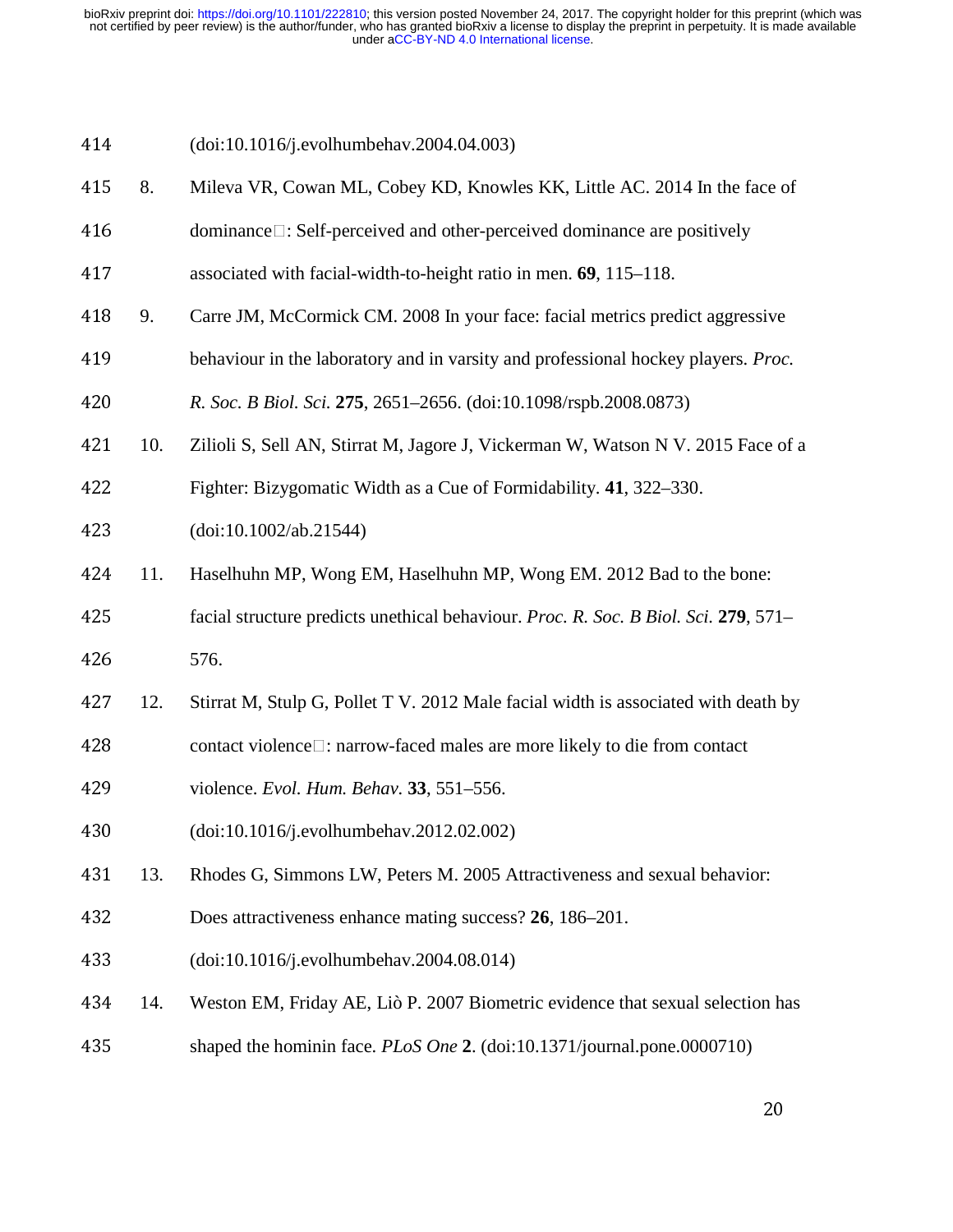- 436 15. Perrett DI, Lee KJ, Penton-Voak I, Rowland D, Yoshikawa S, Burt DM, Henzi SP,
- 437 Castles DL, Akamatsu S. 1998 Effects of sexual dimorphism on facial
- <sup>438</sup>attractiveness. *Nature* **<sup>394</sup>**, 884–887.
- <sup>439</sup>16. Penton-Voak IS, Perrett DI, Castles DL, Kobayashi T, Burt DM, Murray LK,
- <sup>440</sup>Minamisawa R. 1999 Menstrual cycle alters face preference. , 7–8.
- 441 17. Pascalis O, Bachevalier J. 1998 Face recognition in primates: a cross-species <sup>442</sup>study. **43**, 87–96.
- <sup>443</sup>18. Leopold DA, Rhodes G. 2010 A Comparative View of Face Perception. *J. Comp.*
- <sup>444</sup>*Psychol.* **<sup>124</sup>**, 233–251. (doi:10.1037/a0019460.A)
- 445 19. Parr LA. 2011 The evolution of face processing in primates., 1764–1777.
- <sup>446</sup>(doi:10.1098/rstb.2010.0358)
- 447 20. O'Higgins P, Jones N. 1998 Facial growth in Cercocebus torquatus $\Box$ : an
- 448 application of three-dimensional geometric morphometric techniques to the study
- <sup>449</sup>of morphological variation. *J. Anat.* **<sup>193</sup>**, 251–272.
- 450 21. Little AC, Jones BC, Waitt C, Tiddeman BP, Feinberg DR, David I, Apicella CL,
- 451 Marlowe FW. 2008 Symmetry Is Related to Sexual Dimorphism in Faces□: Data
- <sup>452</sup>Across Culture and Species. **3**, 1–8. (doi:10.1371/journal.pone.0002106)
- <sup>453</sup>22. Lefevre CE, Lewis GJ. 2014 Perceiving Aggression from Facial Structure: Further
- <sup>454</sup>Evidence for a Positive Association with Facial Width-to-Height Ratio and
- <sup>455</sup>Masculinity, but not for Moderation by Self-Reported Dominance. *Eur. J. Pers.*
- <sup>456</sup>**28**, 530–537. (doi:10.1002/per.1942)
- 457 23. O'Higgins, PaulChad P, Jones N. 2001 Facial growth and the ontogeny of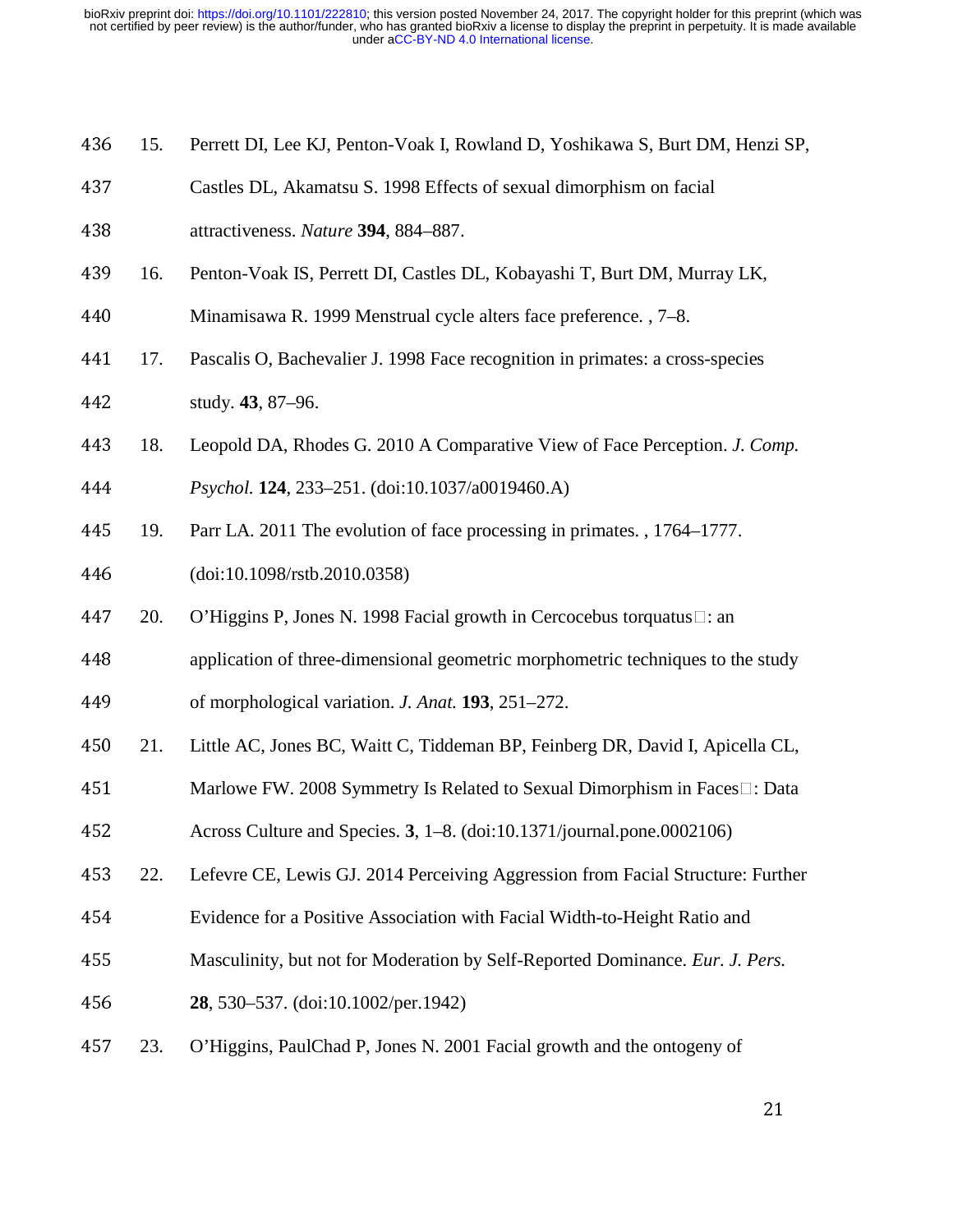| 458 | morphological variation within and between the primates Cebus apella and |  |  |  |  |  |
|-----|--------------------------------------------------------------------------|--|--|--|--|--|
|     |                                                                          |  |  |  |  |  |

- Cercocebus. *J. Zool. Lond.* **<sup>254</sup>**, 337–357.
- 24. O'Higgins P, Collard M. 2002 Sexual dimorphism and facial growth in papionin
- monkeys. *J. Zool.* **<sup>257</sup>**, S0952836902000857. (doi:10.1017/S0952836902000857)
- 25. Wilson V, Lefevre CE, Morton FB, Brosnan SF, Paukner A, Bates TC. 2014
- Personality and facial morphology: Links to assertiveness and neuroticism in
- capuchins (Sapajus [Cebus] apella). *Pers. Individ. Dif.* **<sup>58</sup>**, 89–94.
- (doi:10.1038/jid.2014.371)
- 26. Dubuc C, Allen WL, Cascio J, Lee DS, Maestripieri D, Petersdorf M, Winters S,
- 467 Higham JP. 2016 Who cares? Experimental attention biases provide new insights
- into a mammalian sexual signal. *Behav. Ecol.* **<sup>27</sup>**, 68–74.
- (doi:10.1093/beheco/arv117)
- 470 27. Deaner RO, Khera A V, Platt ML, Carolina N, Carolina N, Carolina N. 2005
- 471 Monkeys Pay Per View: Adaptive Valuation of Social Images by Rhesus
- Macaques. **15**, 543–548. (doi:10.1016/j.cub.2005.01.044)
- 473 28. Micheletta J, Whitehouse J, Parr LA, Waller BM. In press. Facial expression
- 474 recognition in crested macaques (Macaca nigra).
- 29. Rawlins RG, Kessler MJ. 1986 The Cayo Santiago macaques: history, behavior, and biology. *SUNY Ser. Primatol.*
- 30. Dubuc C, Allen WL, Maestripieri D, Higham JP. 2014 Is male rhesus macaque red
- color ornamentation attractive to females? *Behav. Ecol. Sociobiol.* **<sup>68</sup>**, 1215–1224.
- (doi:10.1021/nl061786n.Core-Shell)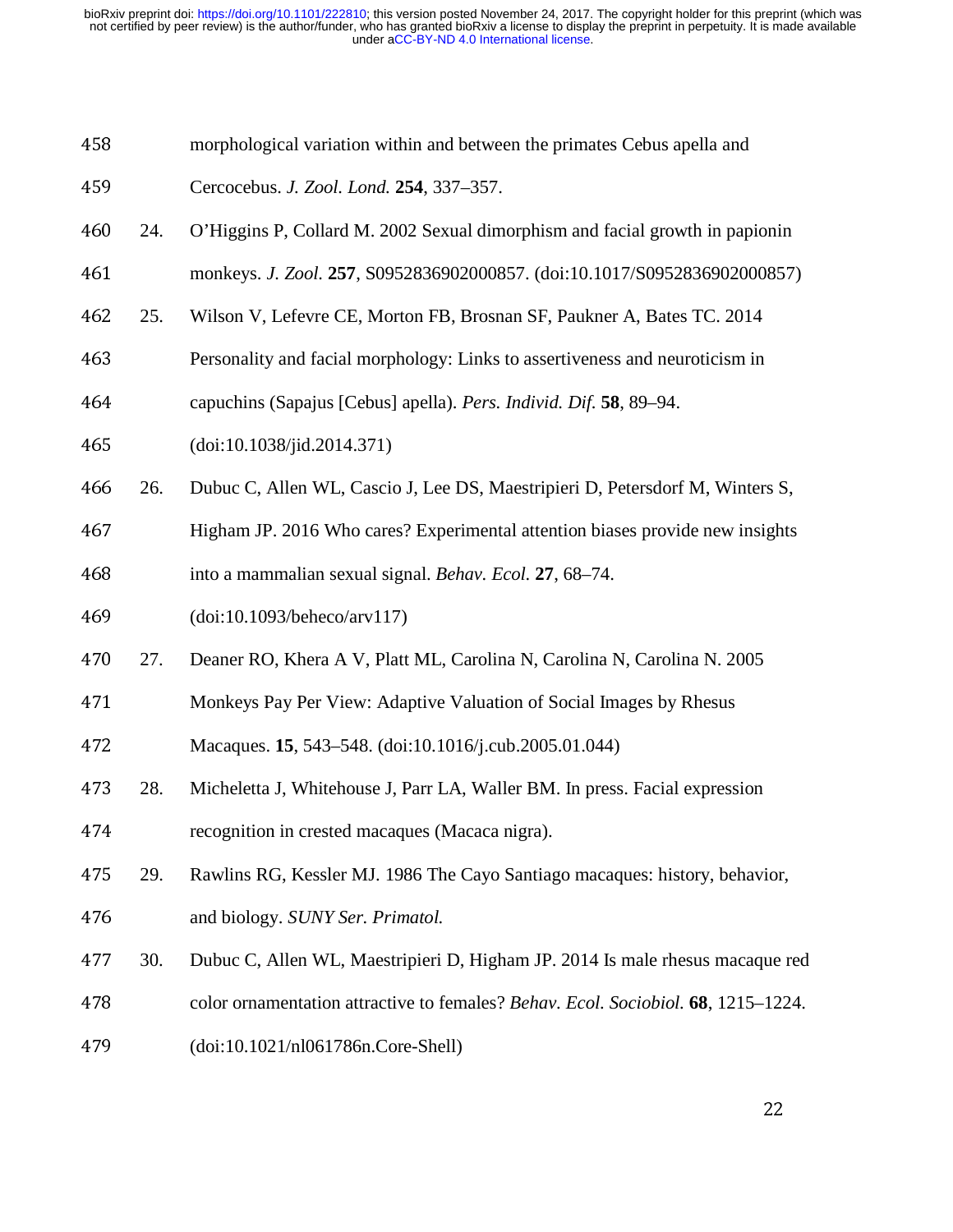|  | 480 31. Winters S, Dubuc C, Higham JP. 2015 Perspectives: The Looking Time |
|--|----------------------------------------------------------------------------|
|  |                                                                            |

- <sup>481</sup>Experimental Paradigm in Studies of Animal Visual Perception and Cognition.
- <sup>482</sup>*Ethology* **<sup>121</sup>**, 625–640. (doi:10.1111/eth.12378)
- <sup>483</sup>32. Higham JP, Hughes KD, Brent LJN, Dubuc C, Engelhardt A, Heistermann M,
- 484 Maestriperi D, Santos LR, Stevens M. 2011 Familiarity affects the assessment of
- <sup>485</sup>female facial signals of fertility by free-ranging male rhesus macaques. *Proc. Biol.*
- <sup>486</sup>*Sci.* **<sup>278</sup>**, 3452–8. (doi:10.1098/rspb.2011.0052)
- 487 33. Mandalaywala TM, Parker KJ, Maestripieri D. 2014 Early Experience Affects the
- 488 Strength of Vigilance for Threat in Rhesus Monkey Infants.
- <sup>489</sup>(doi:10.1177/0956797614544175)
- 490 34. Carré JM. 2014 Social status, facial structure, and assertiveness in brown capuchin

<sup>491</sup>monkeys. *Front. Psychol.* **<sup>5</sup>**, 1–3. (doi:10.3389/fpsyg.2014.00567)

- 492 35. Verdonck A, Gaethofs M, Carels C, de Zegher F. 1999 Effect of low-dose
- 493 testosterone on craniofacial growth in boys with delayed puberty. *Eur. J. Orthod.*
- <sup>494</sup>**21**, 137–143.
- <sup>495</sup>36. Bird BM, Cid Jofré VS, Geniole SN, Welker KM, Zilioli S, Maestripieri D,
- 496 Arnocky S, Carré JM. 2016 Does the facial width-to-height ratio map onto
- 497 variability in men's testosterone concentrations? *Evol. Hum. Behav.* **37**, 392–398.
- <sup>498</sup>(doi:10.1016/j.evolhumbehav.2016.03.004)
- 499 37. Bethell EJ, Holmes A, MacLarnon A, Semple S. 2012 Evidence That Emotion
- <sup>500</sup>Mediates Social Attention in Rhesus Macaques. *PLoS One* **<sup>7</sup>**.
- 501 (doi:10.1371/journal.pone.0044387)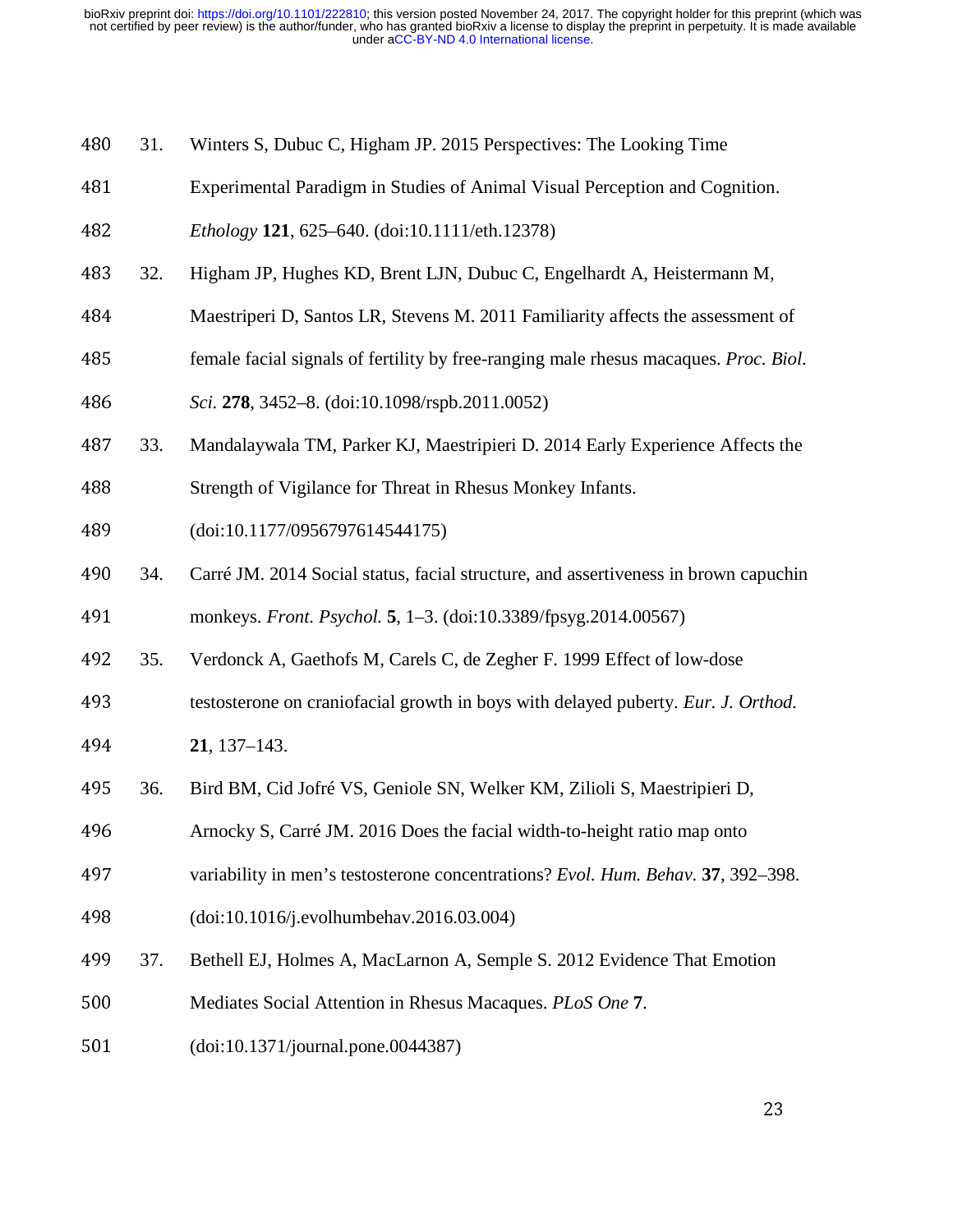| 502 | 38. | Folstad I, Karter AJ. 1992 Parasites, Bright Males, and the Immunocompetence       |
|-----|-----|------------------------------------------------------------------------------------|
| 503 |     | Handicap. Am. Nat. 139, 603-622.                                                   |
| 504 | 39. | Stevens M, Párraga CA, Cuthill IC, Partridge JC, Troscianko TOMS, Psychology       |
| 505 |     | E, Road W, Bs B. 2007 Using digital photography to study animal coloration. Biol.  |
| 506 |     | J. Linn. Soc. 90, 211-237.                                                         |
| 507 | 40. | Manson JH, Rica C. 1992 Measuring female mate choice in Cayo Santiago rhesus       |
| 508 |     | macaques., 405-416.                                                                |
| 509 | 41. | Georgiev A V., Muehlenbein MP, Prall SP, Thompson ME, Maestripieri D. 2015         |
| 510 |     | Male quality, dominance rank, and mating success in free-ranging rhesus            |
| 511 |     | macaques. Behav. Ecol. 26, 763-772. (doi:10.1093/beheco/arv008)                    |
| 512 | 42. | Dubuc C, Ruiz-Lambides A, Widdig A. 2014 Variance in male lifetime                 |
| 513 |     | reproductive success and estimation of the degree of polygyny in a primate. Behav. |
| 514 |     | Ecol. 25, 878-889. (doi:10.1093/beheco/aru052)                                     |
| 515 |     |                                                                                    |
| 516 |     |                                                                                    |
| 517 |     |                                                                                    |
| 518 |     |                                                                                    |
| 519 |     |                                                                                    |
| 520 |     |                                                                                    |
| 521 |     |                                                                                    |
| 522 |     |                                                                                    |
| 523 |     |                                                                                    |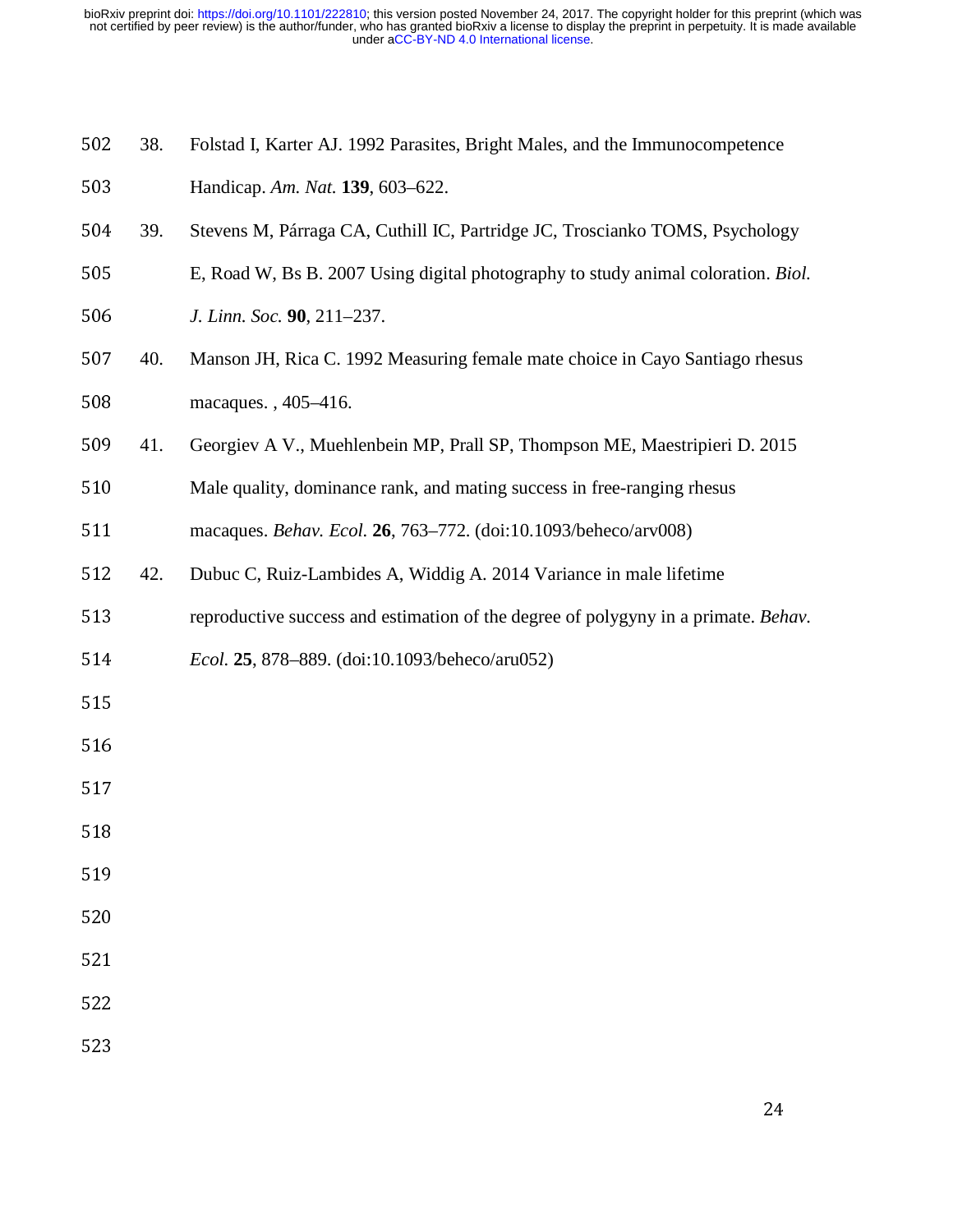| しムイ |                                                                                              |
|-----|----------------------------------------------------------------------------------------------|
| 525 | <b>Table legends</b>                                                                         |
| 526 |                                                                                              |
| 527 | Table 1 Comparison of male and female feature lengths (after scaling features to head        |
| 528 | height)                                                                                      |
| 529 |                                                                                              |
| 530 | <b>Figure legends</b>                                                                        |
| 531 |                                                                                              |
| 532 | Figure 1 Depiction of feature measurements used to calculate masculinity scores, and         |
| 533 | illustration of inter-male variation in sexual dimorphism. Black lines indicate feature      |
| 534 | endpoints; white lines indicate feature lengths. A: head height at centre (dotted line; used |
| 535 | for scaling); B: head height at temporalis; C: lower face height; D: nose length; E: jaw     |
| 536 | height; F: jaw width; G: interpupil distance; H: face width; I: eye height. Solid lines      |
| 537 | indicate the features that are longer in males than in females (B-F); medium dashed lines    |
| 538 | indicate features that do not differ between the sexes (G, H); and small dashed line         |
| 539 | indicates the feature that is longer in females than in males (I). The males in the upper    |
| 540 | panel had the second, seventh, and ninth highest masculinity scores (clockwise from left)    |
| 541 | of all 69 males used in the calculation of facial masculinity, while the males in the lower  |
| 542 | panel had the fourth, tenth, and eleventh lowest scores.                                     |
| 543 |                                                                                              |
| 544 | Figure 2 Position of experimenter, assistant, and experimental apparatus relative to the     |

545 trial subject. Gray shaded triangles indicate the ideal frame for video capture.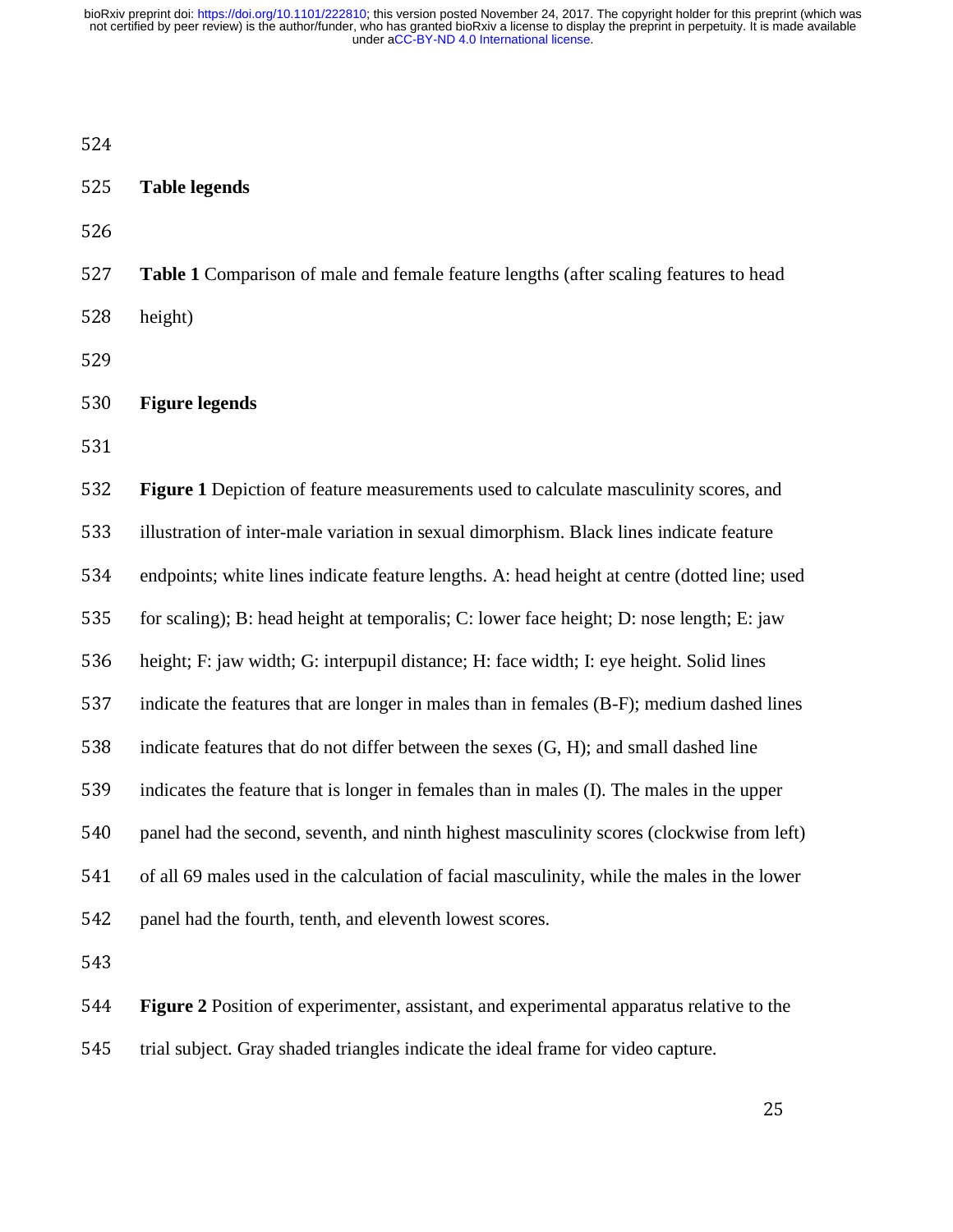| 547 | <b>Figure 3</b> Boxplots, overlaid with raw data, comparing subjects' look-times for masculine |
|-----|------------------------------------------------------------------------------------------------|
| 548 | and feminine stimuli. Hinges represent the interquartile range (IQR; the 1st and 3rd           |
| 549 | quartiles). Middle lines represent medians. Whiskers extend to all points within 1.5 * IQR     |
| 550 | above or below hinges. *Significant difference at $\alpha$ =0.05.                              |
| 551 |                                                                                                |
| 552 | Figure 4 Relative facial masculinity scores plotted against relative masculine image           |
| 553 | look-times. Blue line represents line of best fit. Shaded regions represent 95% confidence     |
| 554 | intervals.                                                                                     |
| 555 |                                                                                                |
| 556 | <b>Figure 5</b> Boxplots, overlaid with raw data, comparing subjects' look-times for masculine |
| 557 | and feminine stimuli in the high vs low masculinity differences groups. Hinges represent       |
| 558 | the interquartile range (IQR; the 1st and 3rd quartiles). Middle lines represent medians.      |
| 559 | Whiskers extend to all points within $1.5 * IQR$ above or below hinges. *Significant           |
| 560 | difference at $\alpha$ =0.05; NS: No significant difference.                                   |
| 561 |                                                                                                |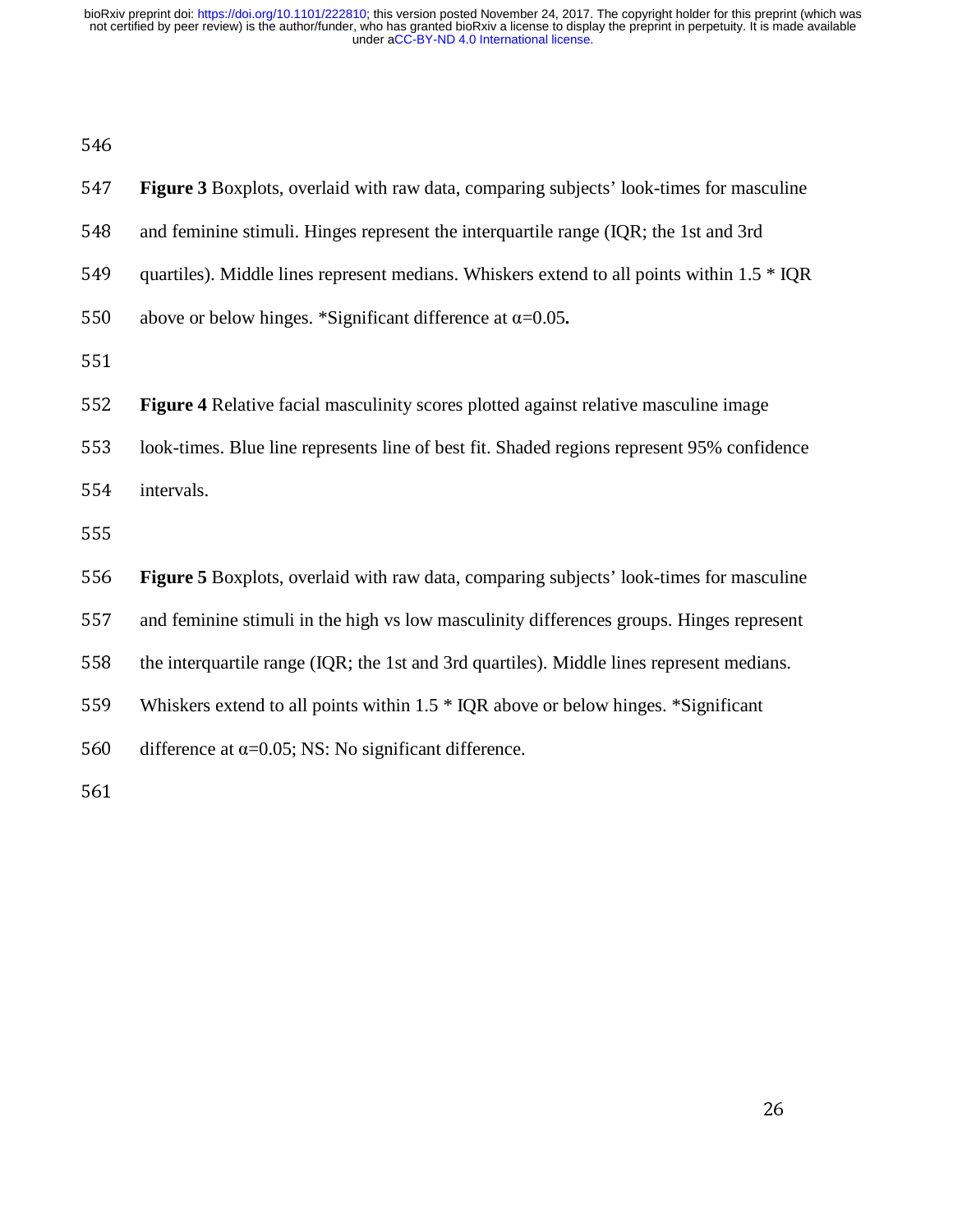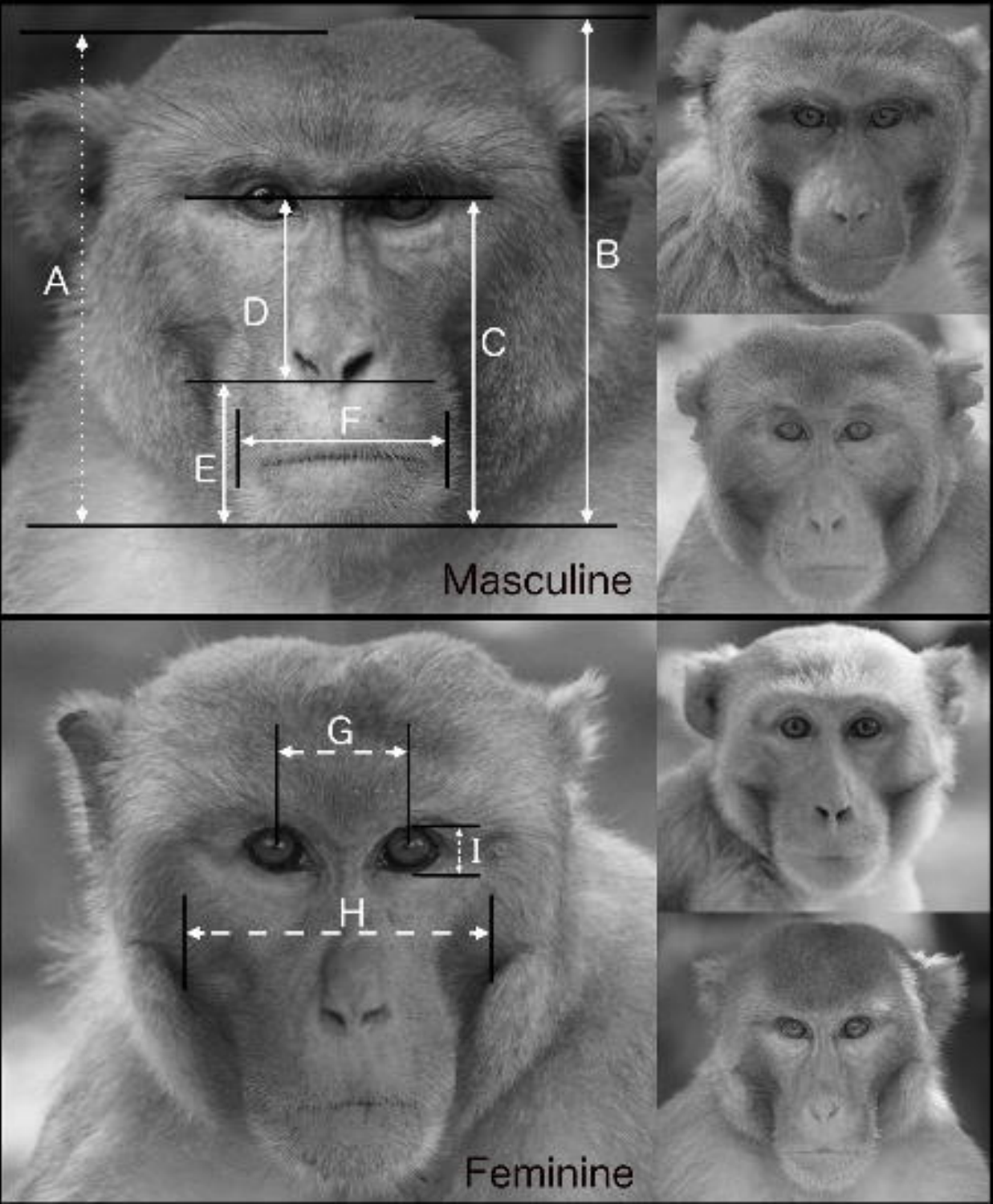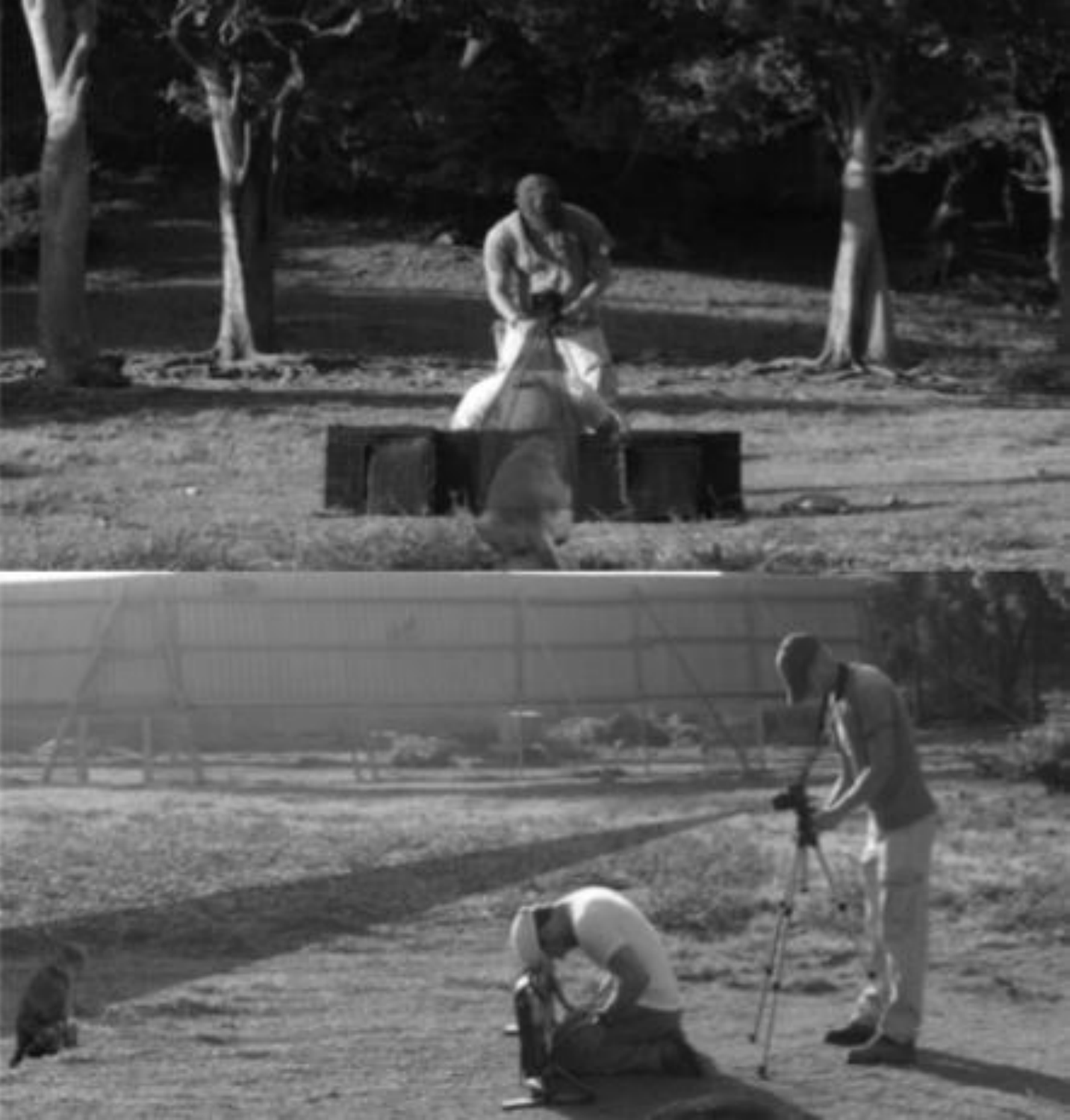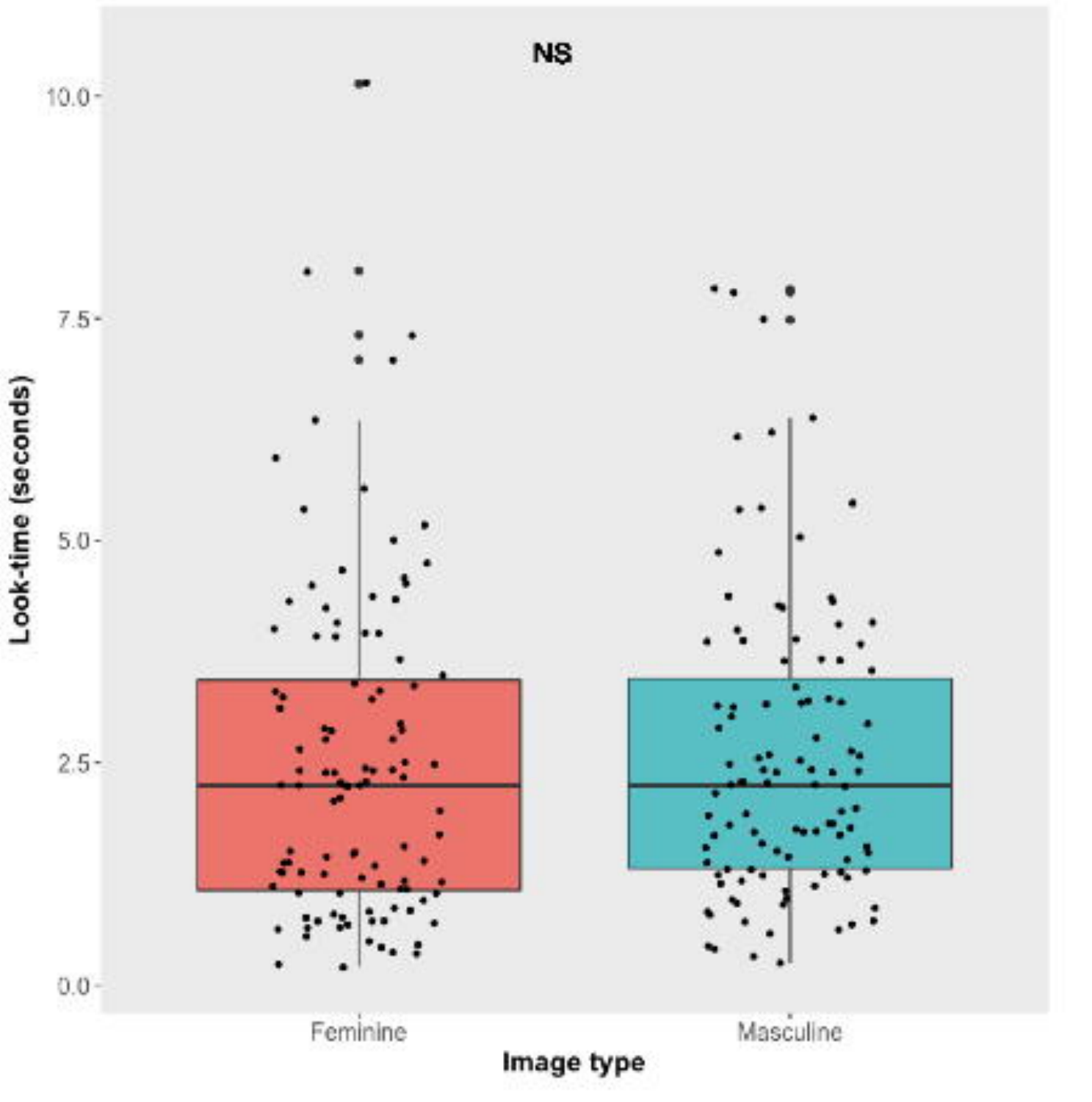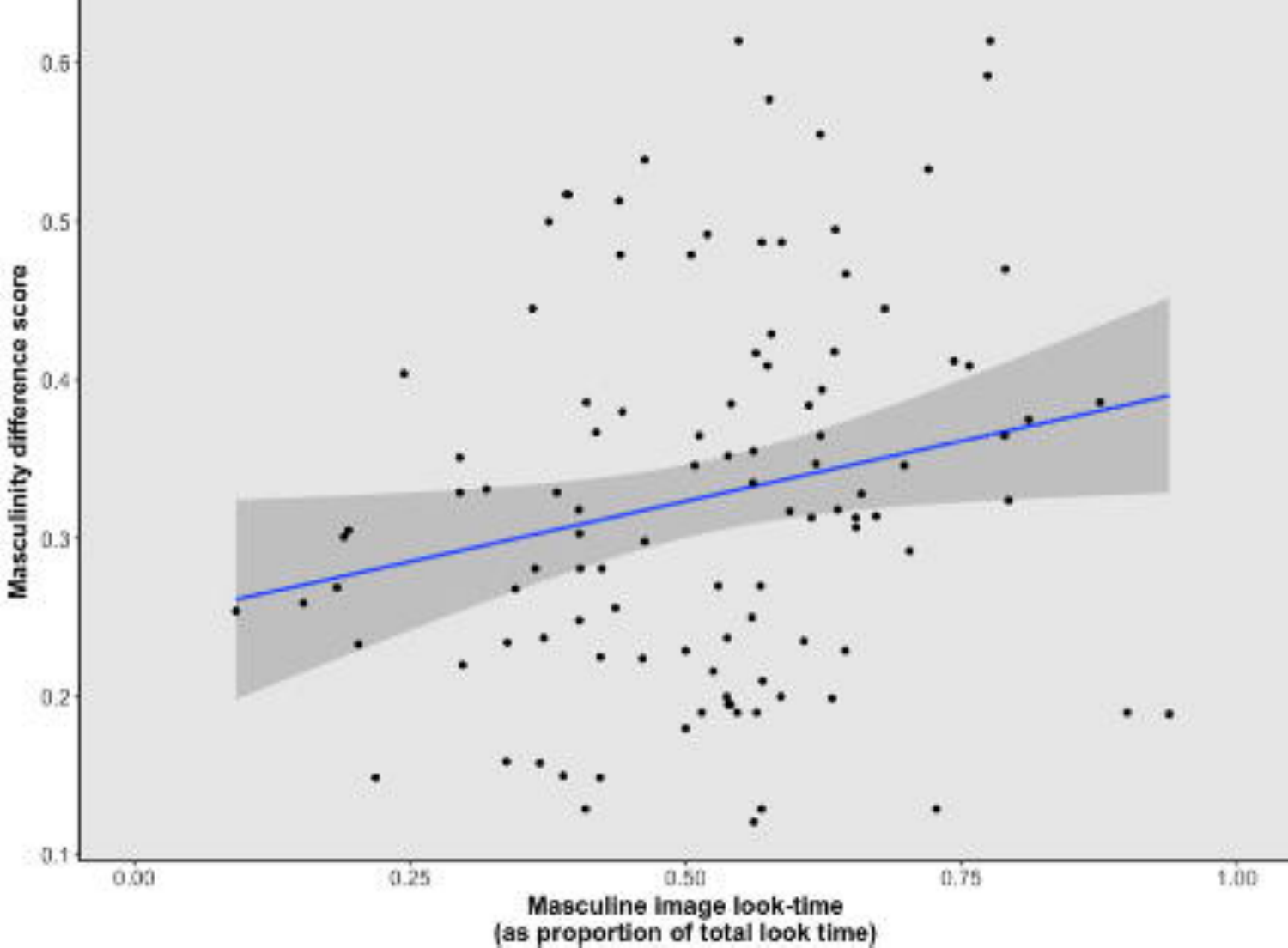